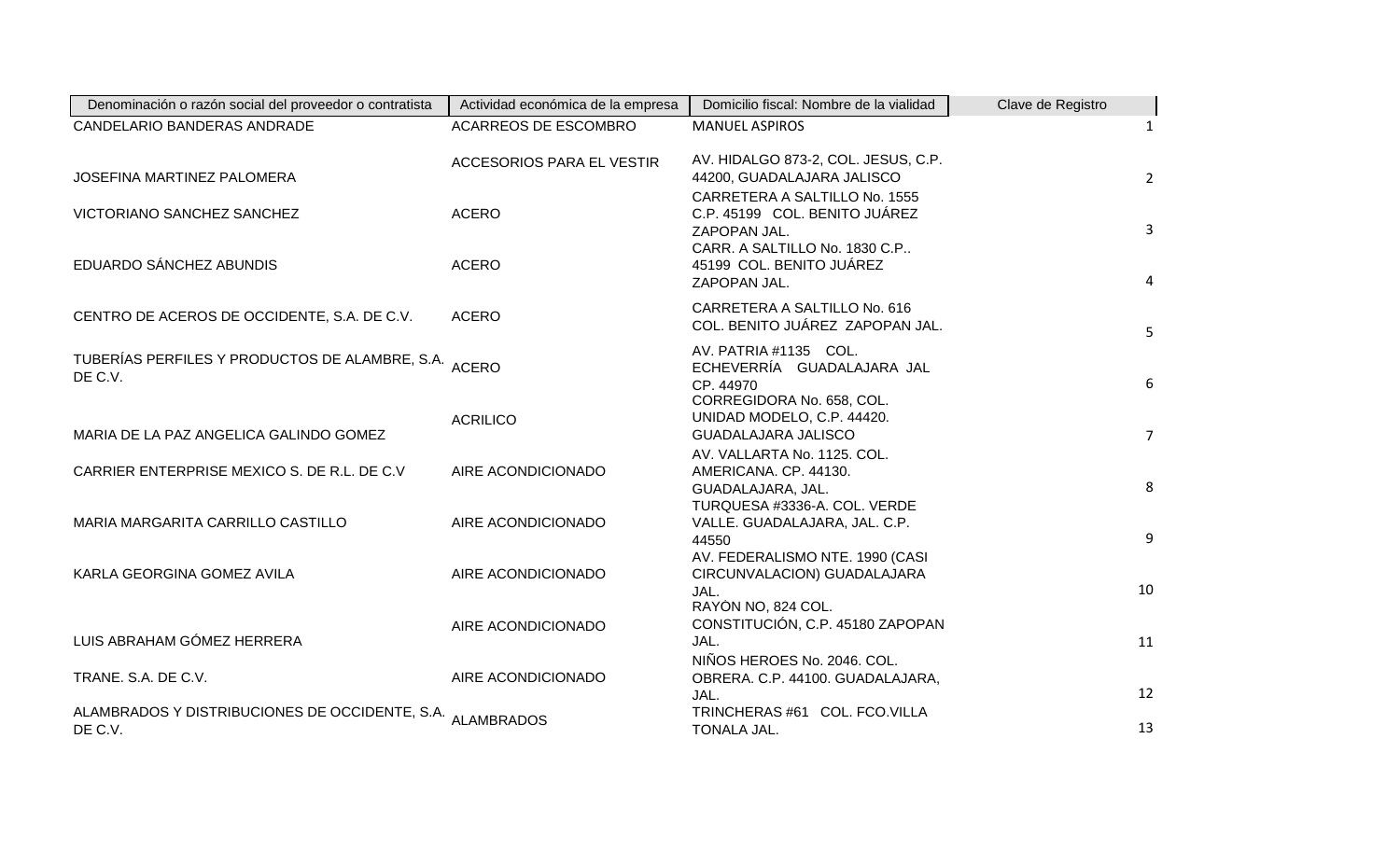| PANIAGUA PROTECCION TOTAL, S.A. DE C.V.                 | <b>ALAMBRADOS</b>           | AV. FEDERALISMO NORTE 3519 COL.<br>ATEMAJAC DEL VALLE C.P. 45190<br>ZAPOPAN JAL.                   | 14 |
|---------------------------------------------------------|-----------------------------|----------------------------------------------------------------------------------------------------|----|
| MARULL, S.A.                                            | <b>ALFOMBRAS Y TAPETES</b>  | AV. VALLARTA #1217 COL.<br>AMERICANA. GUADALAJARA, JAL.                                            | 15 |
| RODRIGO DIOSDADO VILCHES                                | <b>ALFOMBRAS Y TAPETES</b>  | AV VALLARTA 6503-D7 C.P. 45010<br>PLAZA CONCENTRO COL. CIUDAD<br><b>GRANJA ZAPOPAN JAL.</b>        | 16 |
| MARIA APOLINARIA GARCÍA PINEDA                          | <b>ALFOMBRAS Y TAPETES</b>  | PASEO DE LAS ARAUCARIAS #3116<br>FRACC. TABACHINES ZAPOPAN JAL.                                    | 17 |
| COMERCIALIZACION Y DISTRIBUCIONES CANARU S.A.<br>DE C.V | <b>ALFOMBRAS Y TAPETES</b>  | VALENTIN CANALIZO No. 851 COL. 5<br>DE MAYO SEGUNDA SECCION C.P.<br>44970 GUADALAJARA, JAL.        | 18 |
| ROBERTO GUZMAN MARQUEZ                                  | <b>ALIMENTO PARA PERROS</b> | PRIVADA EJIDO #302, COL.<br>ATEMAJAC DEL VALLE, C.P. 45190,<br>ZAPOPAN JALISCO.                    | 19 |
| TENT AND LOGISTIC MEXICO S.A. DE C.V.                   | ALQUILER DE MUEBLES         | TIZIANO #5133 COL REAL VALLARTA,<br>C.P. 45020, ZAPOPAN JALISCO                                    | 20 |
| ANDAMIOS Y EQUIPOS AMARILLOS S.A DE C.V.                | <b>ANDAMIAJES</b>           | AV. 8 DE JULIO No. 1510 COL.<br>MORELOS GUADALAJARA JAL.                                           | 21 |
| ROXANA LIZAOLA HARO                                     | <b>ANIMACION EN 3D</b>      | VELAZQUEZ No. 22, INT.4, COL.REAL<br>VALLARTA, C.P. 45020, ZAPOPAN<br><b>JALISCO</b>               | 22 |
| PEDRO HERNANDEZ H. ARAGON                               | <b>ARTESANIAS</b>           | AV. TONALA No. 171-B. TONALA,<br>JALISCO.<br>CALLE BUENOS AIRES 2730, COL.                         | 23 |
| <b>LEGAL DUTY SC</b>                                    | ASESORIA CONTABLE           | PROVIDENCIA 1RA., 2DA Y 3RA<br>SECCION C.P. 44630, GUADALAJARA<br><b>JALISCO</b>                   | 24 |
| ASFALTOS GUADALAJARA S. A. P. I. DE C.V.                | <b>ASFALTO</b>              | AV. CHAPALITA No.1097, COL.<br>CHAPALITA, C.P. 45030,<br><b>GUADALAJARA JALISCO</b>                | 25 |
|                                                         | <b>ASFALTO</b>              | AV. SULIDARIDAD IBERUAMERICANA<br>No. 7969, INT. LOCAL E, SAN JOSE<br>DEL 15, C.P. 45690, EL SALTO |    |
| ARO ASFALTOS Y RIEGOS DE OCCIDENTE, S.A. DE C.V.        |                             | <b>JALISCO</b>                                                                                     | 26 |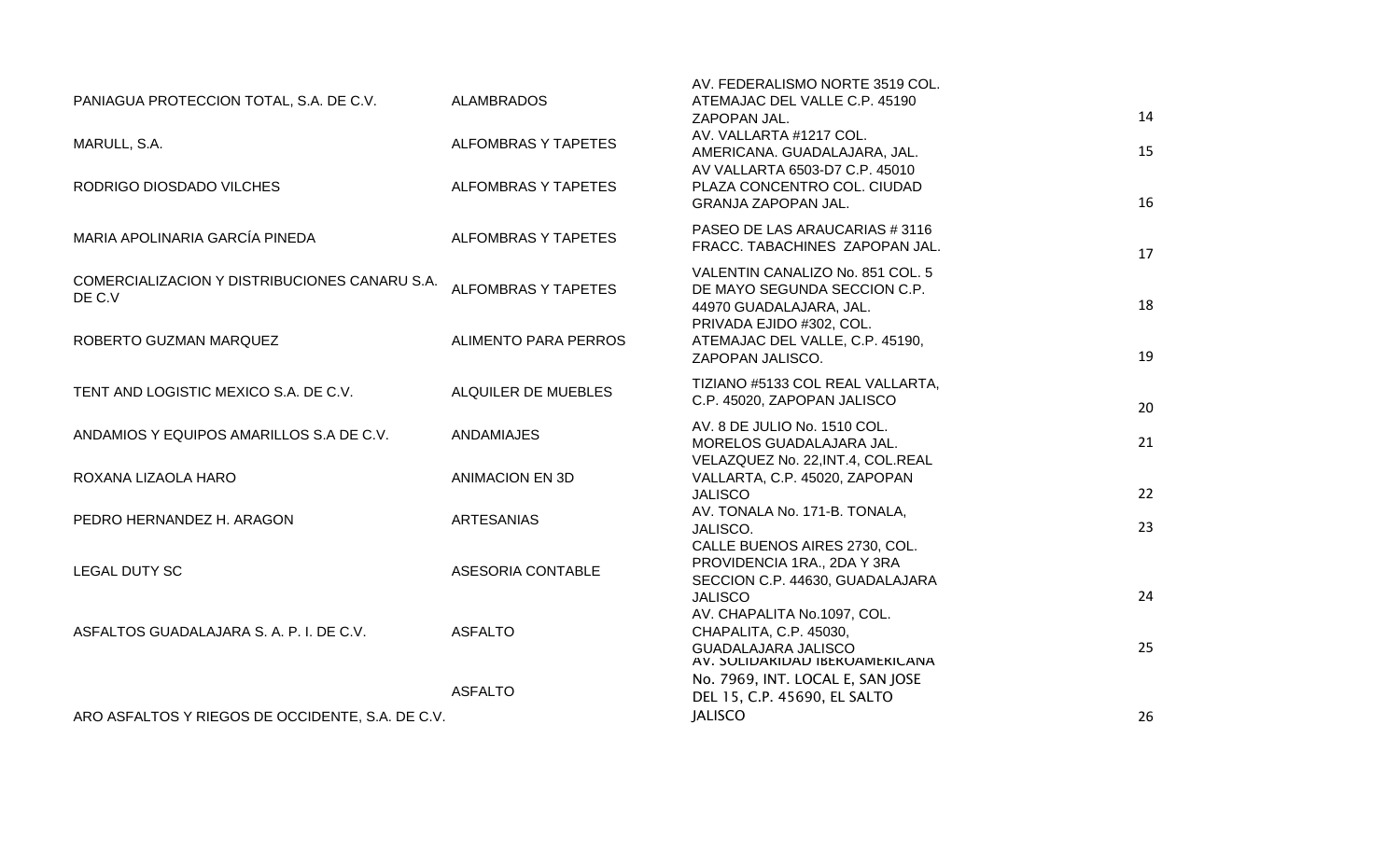|                                      | AUDIO, ILUMINACION Y VIDEO   | UXMAL No. 91, COL. MONUMENTAL,                                     |    |
|--------------------------------------|------------------------------|--------------------------------------------------------------------|----|
| OSCAR ANTONIO RAMOS ESQUIVEL         |                              | C.P. 44320, GUADALAJARA JALISCO                                    | 27 |
|                                      |                              | PROL. 5 DE MAYO 6850-3 COL. SAN                                    |    |
| DREA PRODUCCIONES S. DE R.L. DE C.V. | AUDIO, ILUMINACION Y VIDEO   | JUAN DE OCOTAN C.P. 45019.                                         |    |
|                                      |                              | ZAPOPAN JALISCO                                                    | 28 |
|                                      |                              | REFORMA No. 1074 C.P. 44600                                        |    |
| HERNANDEZ SERIGRAFIA, S.A. DE C.V.   | <b>BANDERAS</b>              | GUADALAJARA, JAL.                                                  | 29 |
|                                      |                              | AV. CHAPULTEPEC NORTE No. 113-A                                    |    |
|                                      | <b>BISUTERIA</b>             | <b>LADRON DE GUEVARA</b>                                           |    |
| SALVADOR MORENO HERNANDEZ            |                              | GUADALAJARA JAL. C.P. 44600                                        | 30 |
| PAULA KARINA AGUILAR ZAMORA          | <b>BOLSAS Y PAPELES</b>      | JUAN MANUEL No. 631                                                |    |
|                                      |                              | GUADALAJARA JAL.                                                   | 31 |
|                                      | <b>BORDADOS</b>              | GHILARDI 435 COL. VILLASEÑOR C.P.                                  |    |
| BORDA INDUSTRIAL S.A. DE C.V.        |                              | 44200 GUADALAJARA JAL.                                             | 32 |
|                                      | <b>BORDADOS</b>              | FRANCISCO ZARCO No. 1165 COL.                                      |    |
| MARIA ESTELA FRANCO ALFARO           |                              | VILLASEÑOR                                                         | 33 |
| MARTHA OLIVIA BECERRA TERRONES       | <b>BORDADOS Y SERIGRAFIA</b> | CUITLAHUAC 633, COL. ANALCO C.P.                                   |    |
|                                      |                              | 44450 GUADALAJARA                                                  | 34 |
|                                      |                              | JOSE MARIA COSŠ 1267 COLONIAS DE<br>LA NORMAL GUADALAJARA, JALISCO |    |
|                                      | <b>BOTANAS</b>               | C.P. 44270                                                         |    |
| <b>GRACIELA MARIN RANGEL</b>         |                              |                                                                    | 35 |
|                                      |                              | NARCISO MENDOZA No. 4275 COL                                       |    |
| YOLANDA AGUILERA MONTES              | <b>BRAZALETES</b>            | RANCHO NUEVO C.P. 44240                                            | 36 |
|                                      |                              | GUADALAJARA JAL.                                                   |    |
| <b>ERNESTO EUFRACIO TELLEZ</b>       | <b>BRAZALETES</b>            | MONTENEGRO #1470 INT.-A COL.                                       |    |
|                                      |                              | MODERNA C.P.44170<br>GUADALAJARA, JAL.                             | 37 |
|                                      |                              | AGUSTIN YAÑEZ No. 2256 INT-3, COL                                  |    |
|                                      | <b>BUTACAS</b>               | ARCOS SUR, GUADALAJARA JAL. C.P.                                   |    |
| TARVAN, S.A. DE C.V.                 |                              | 44150                                                              | 38 |
|                                      |                              | PERIFÉRICO PONIENTE 10171                                          |    |
| CALZADO DE TRABAJO, S.A. DE C.V.     | <b>CALZADO INDUSTRIAL</b>    | PARQUE INDUSTRIAL EL COLLI                                         |    |
|                                      |                              | ZAPOPAN JAL. C.P. 45069                                            | 39 |
|                                      |                              | PABLO NERUDA No. 4341 int. E-9 COL.                                |    |
| MARIO ALBERTO VELASCO SANTAN         | <b>CAMPISMO</b>              | VILLA UNIVERSITARIA C.P. 45110                                     |    |
|                                      |                              | ZAPOPAN, JAL.                                                      | 40 |
|                                      |                              | JOSE GUADALUPE ZUNO NO.1735.                                       |    |
| GRUPO GOLF LOZANO S.A. DE C.V.       | <b>CARRITOS DE GOLF</b>      | COL. AMERICANA. CP 44160.                                          |    |
|                                      |                              | GUADALAJARA, JALISCO.                                              | 41 |
|                                      |                              |                                                                    |    |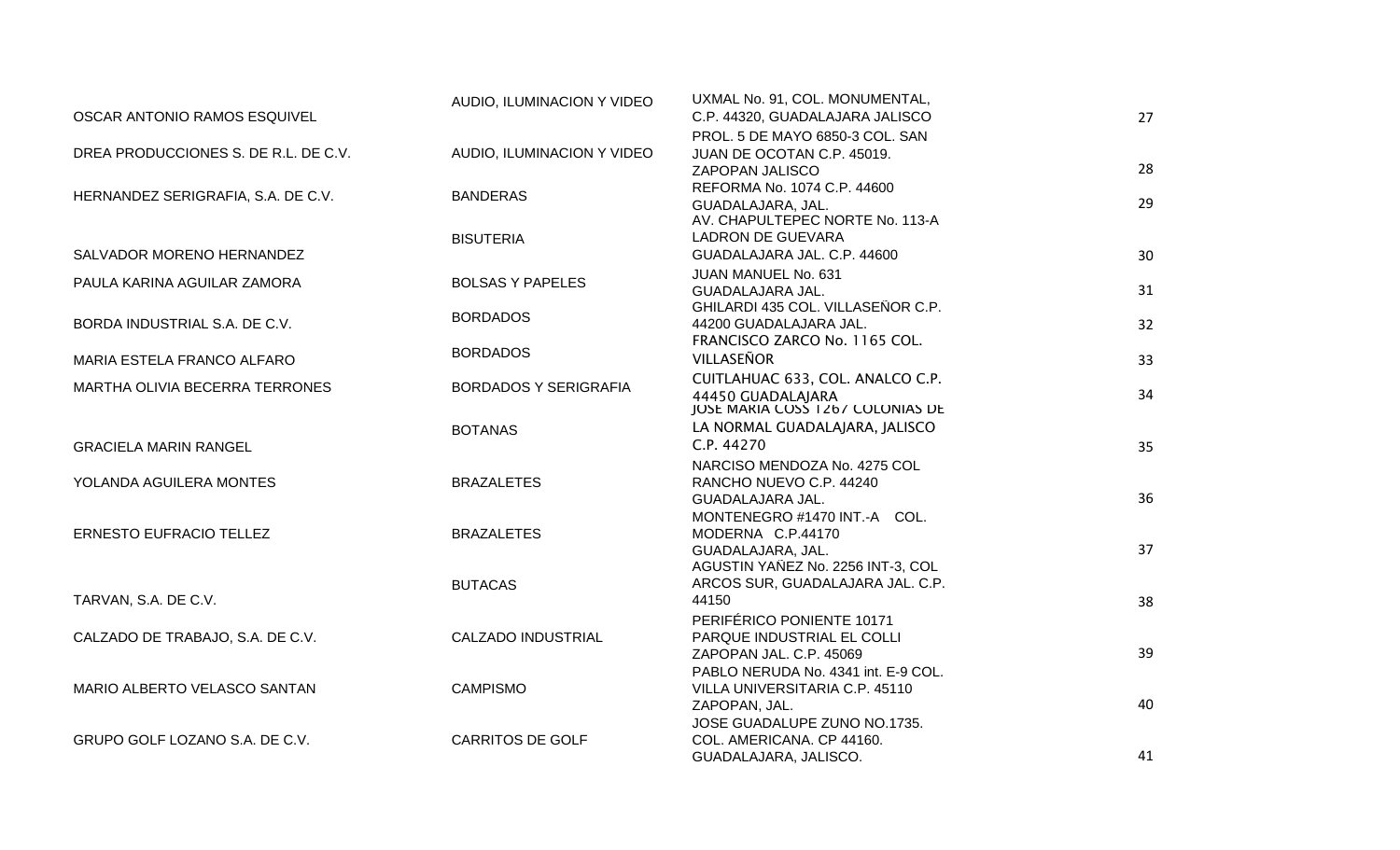| DEMIS ITZULT RIVERA MORA                   | <b>CERRAJERIA</b>  | ANGULO #12-Z COL. CENTRO<br>BARRANQUITAS, C.P. 44280, |    |
|--------------------------------------------|--------------------|-------------------------------------------------------|----|
|                                            |                    | <b>GUADALAJARA JALISCO</b>                            | 42 |
|                                            |                    | CALLE TRIGO No. 783 COL. LA                           |    |
| PLAMI S.A. DE C.V.                         | <b>CHAROL</b>      | NOGALERA C.P. 444470                                  |    |
|                                            |                    | GUADALAJARA, JAL.                                     | 43 |
|                                            |                    | PROL. ADOLFO LOPEZ MATEOS No.                         |    |
| JAVIER ANAYA PEREZ                         | <b>CISTERNAS</b>   | 505, COL. EL CAMPANARIO. CP.                          |    |
|                                            |                    | 45235. ZAPOPAN, JAL.                                  | 44 |
|                                            |                    |                                                       |    |
|                                            | <b>COMPUTACION</b> | AV. LA APAZ 1552 COL. AMERICANA                       |    |
| CARLOS EDUARDO FIGUEROA CAMARENA           |                    | GUADALAJARA JALISCO, C.P. 44160                       | 45 |
|                                            |                    | VASCO DE GAMA No. 2771 PLANTA                         |    |
| COMPUTADORAS GUADALAJARA HYNTEGRA, S.A. DE | <b>COMPUTACION</b> | ALTA C.P. 44930, GUADALAJARA                          |    |
| C.V.                                       |                    | <b>JALISCO</b>                                        | 46 |
|                                            |                    | MANUEL M DIEGUEZ # 24                                 |    |
|                                            | <b>COMPUTACION</b> | COL.AMERICANA GUADALAJARA JAL.                        |    |
| CORPORATIVO BEGONIA, S.A. DE C.V.          |                    | C.P. 44160                                            | 47 |
|                                            |                    | AV. SIERRA DE MAZAMITLA #5881                         |    |
| DAFCOM, S.A. DE C.V.                       | <b>COMPUTACION</b> | COL. PINAR DE LA CALMA                                | 48 |
|                                            |                    | AV. CIRC. AGUSTIN YAÑEZ 2889. COL.                    |    |
| HALL MICROCOMPUTADORAS S.A. DE C.V.        | <b>COMPUTACION</b> | ARCOS SUR. CP 44120.                                  |    |
|                                            |                    | GUADALAJARA, JAL.                                     | 49 |
|                                            |                    | AV. AMERICAS NO. 55, COL. LADRON                      |    |
|                                            | <b>COMPUTACION</b> | DE GUEVARA, C.P. 44600,                               |    |
| LIBRA SISTEMAS, S.A. DE C.V.               |                    | GUADALAJARA JAL.                                      | 50 |
|                                            |                    | AV VALLARTA 2425 LOCAL A04 COL                        |    |
| MACGIC STORES SA DE CV                     | <b>COMPUTACION</b> | ARCOS VALLARTA CP 44130                               | 51 |
|                                            |                    | VASCO DE QUIROGA No.1373 COL.                         |    |
|                                            | <b>COMPUTACION</b> | MIRAFLORES C.P. 44270                                 |    |
| MAKECH TECHNOLOGY, S.A. DE C.V.            |                    | GUADALAJARA JAL.                                      | 52 |
|                                            |                    |                                                       |    |
|                                            | <b>COMPUTACION</b> | AV. ESPAÑA No. 1788 C.P. 44190 COL.                   |    |
| F. DOMENE Y SOCIOS S.A. DE C.V.            |                    | MODERNA GUADALAJARA JAL.                              | 53 |
|                                            |                    | PUERTO GUERRERO NEGRO #31                             |    |
| RODRIGO BELTRAN BARRON                     | <b>COMPUTACION</b> | COL. MIRAMAR, ZAPOPAN JAL. C.P.                       |    |
|                                            |                    | 45060                                                 | 54 |
|                                            |                    | MANUEL ACUÑA No. 2520-105 COL.                        |    |
| JUAN CARLOS CARRILLO CAMARENA              | <b>COMPUTACION</b> | LADRON DE GUEVARA C.P. 44600                          |    |
|                                            |                    | GDL. JAL.                                             | 55 |
|                                            |                    |                                                       |    |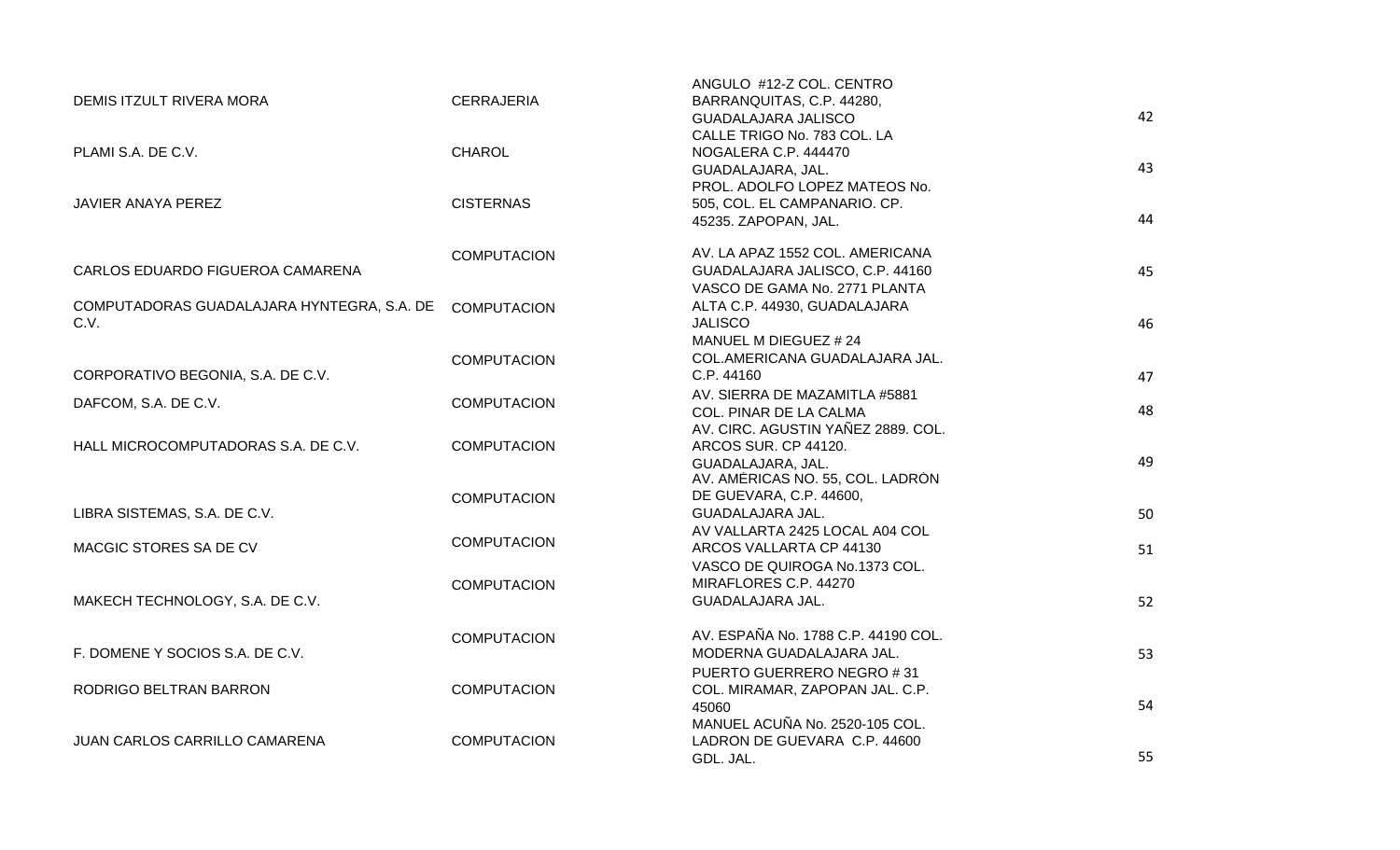| RECOCOM S.C. DE R.L. DE C.V.               | <b>COMPUTACION</b>           | MEXICALTZINGO No. 1601, COL.<br>MODERNA, CP. 44190, GUADALAJARA<br><b>JALISCO</b>                                                              | 56 |
|--------------------------------------------|------------------------------|------------------------------------------------------------------------------------------------------------------------------------------------|----|
| SOLUCIONES EN LINEA SA DE CV               | <b>COMPUTACION</b>           | AV. LA PAZ N°1753 IN1. F COL.<br>AMERICANA GUADALAJARA, JALISCO<br>C.P. 44170                                                                  | 57 |
| ALEJANDRO ASCENCIO DÍAZ                    | <b>COMPUTACION</b>           | AVENIDA LA PAZ #1684 COL.<br>AMERICANA C.P 44160 GDL JAL                                                                                       | 58 |
| TCA EMPRESARIAL, S.A. DE C.V.              | <b>COMPUTACION</b>           | SAN FELIPE No 1363 S.H. GDL. JAL.                                                                                                              | 59 |
| COMERCIALIZADORA ZERTER S.A. DE C.V.       | CONDUCCION DE EVENTOS        | CALLE GALILEO GALILEY No. 4330<br>INT:16, COL. ARBOLEDAS, 1A<br>SECCION, C.P. 45070, ZAPOPAN<br><b>JALISCO</b><br>CALLE RAMON DEL VALLE INCLAN | 60 |
| <b>JULIO CESAR RINCON LAMAS</b>            | <b>CONDUCCION DE EVENTOS</b> | No. EXT. 625, COL. JARDINES<br>UNIVERSISDAD, ZAPOPAN JALISCO,<br>C.P. 45110                                                                    | 61 |
| FRANCISCO JAVIER ULLOA ASTORGA             | <b>CONDUCCION DE EVENTOS</b> | ISLAS VIRGENES No. 2130 COL.<br>JARDINES DE LA CRUZ C.P. 45950<br><b>GUADALAJARA JALISCO</b><br>SAN SALVADOR No. 207, LA                       | 62 |
| SERCAFF SERVICIOS INTEGRALES, S.A. DE C.V. | <b>CONDUCCION DE EVENTOS</b> | PROVIDENCIA, C.P. 45400, TONALA<br><b>JALISCO</b>                                                                                              | 63 |
| OSCAR LEON NUÑEZ                           | <b>CONSTRUCCION</b>          | OBRERO DE CANANEA No. 1024 C.P.<br>COL. CONSTITUCION, ZAPOPAN JAL.                                                                             | 64 |
| <b>JORGE MERCADO SERVIN</b>                | <b>CONSTRUCCION</b>          | SAN JUAN DE LOS LAGOS No. 2401<br>COL. HOGARES DE NUEVO MEXICO<br>ZAPOPAN JAL. C.P. 45160                                                      | 65 |
| <b>GRUPO LAADE S.C.</b>                    | <b>CONSTRUCCION</b>          | AV. LABNA NO. 1449. COL. JARDINES<br>DEL SOL. C.P. 45050 ZAPOPAN, JAL.                                                                         | 66 |
| MAQUINARIA CENTURION S.A. DE C.V.          | <b>CONSTRUCCION</b>          | CALLE CAPUCHINAS No. 2859 COL.<br>CHAPALITA C.P. 45040<br>GUADALAJARA JAL.                                                                     | 67 |
| FARAH ESPARZA ANUHAR                       | <b>CONSTRUCCION</b>          | URSULO GARCIA REYES No. 5514.<br>COL. ARCOS DE GUADALUPE.<br>ZAPOPAN, JAL.                                                                     | 68 |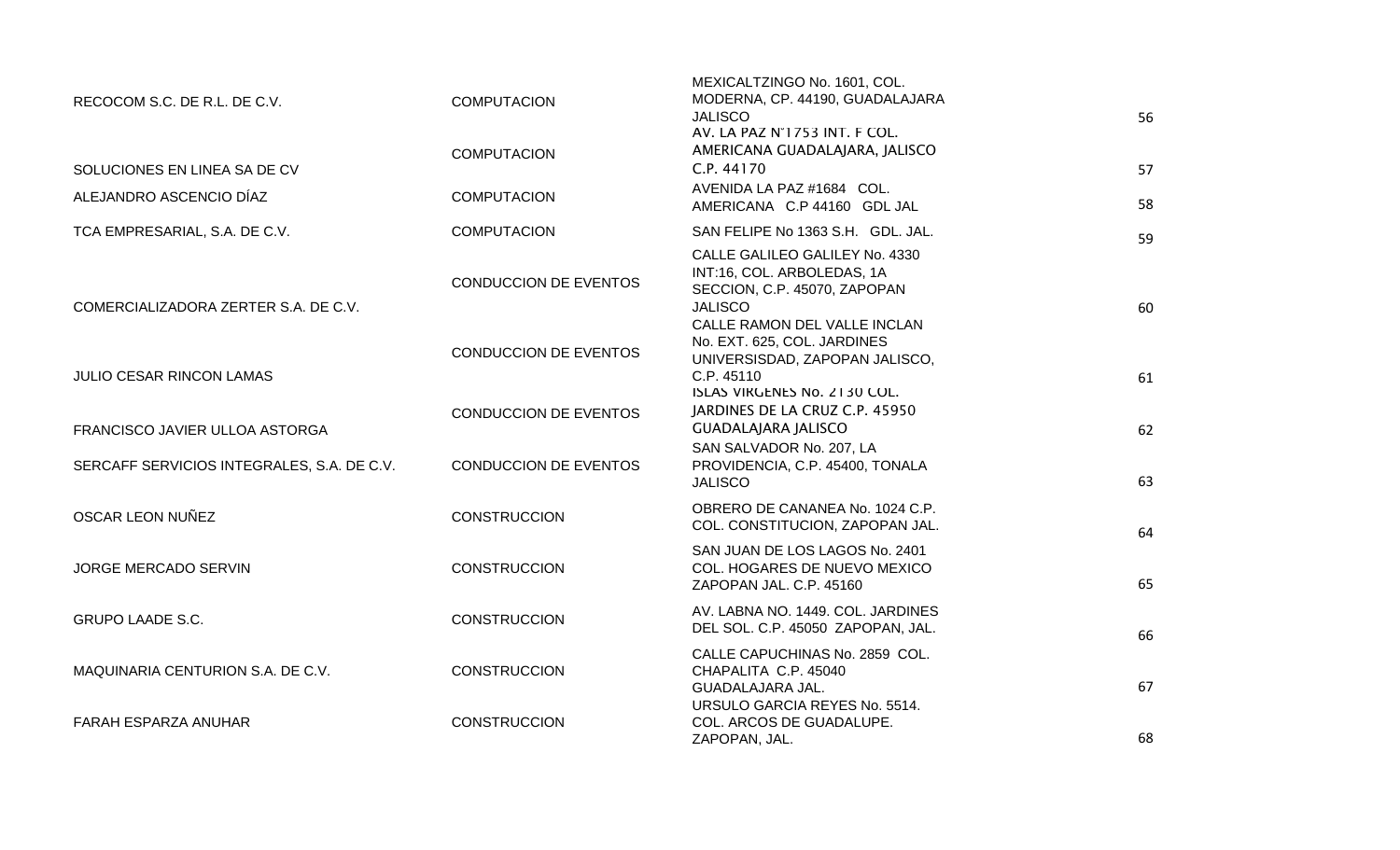| URBANIZACIONES Y CONSTRUCCIONES CORNEJO,         | <b>CONSTRUCCION</b>              | SIMBOLOS PATRIOS NO. 2028. CD.                     |    |
|--------------------------------------------------|----------------------------------|----------------------------------------------------|----|
| S.A. DE C.V.                                     |                                  | AZTLAN. CP. 45402. TONALA, JAL.                    | 69 |
|                                                  |                                  | DIEGO RIVERA NO. 466, COL.                         |    |
| URBANIZADORA CREOSA, S.A. DE C.V.                | <b>CONSTRUCCION</b>              | COLINAS DE LA NORMAL. CP. 44270.                   |    |
|                                                  |                                  | GUADALAJARA, JAL.<br><b>BENJAMIN ROMERO No. 15</b> | 70 |
|                                                  | <b>CONSUMIBLES Y MISCELANEOS</b> | COL.ARCOS SUR, C.P. 44150,                         |    |
| DISTRIBUIDORA ATIX, S.A. DE C.V.                 |                                  | <b>GUADALAJARA JALISCO</b>                         | 71 |
|                                                  |                                  | HDA. LA ERRE No. 2394 FRACC.                       |    |
| PEDRO URBANO RANGEL VILLALOBOS                   | CONTROL DE ACCESOS               | ARANDAS C.P.44720 GUADALAJARA                      |    |
|                                                  |                                  | JAL.                                               | 72 |
|                                                  |                                  | PROL. AMERICAS 1600 2 do PISO                      |    |
| MDA NETWORKS S.A. DE C.V.                        | CONTROL DE ACCESOS               | GDL. JAL.                                          | 73 |
|                                                  |                                  | JUAN N. CUMPLIDO No. 723 COL.                      |    |
| GRUPO DKH S.A. DE C.V.                           | <b>CORTINAS</b>                  | SAGRADA FAMILIA, GUADALAJARA,                      |    |
|                                                  |                                  | JAL.                                               | 74 |
|                                                  |                                  | AV. MARIANO OTERO No. 3667 LA                      |    |
| CRISTALERIA LA UNICA, S.A. DE C.V.               | <b>CRISTALERIA</b>               | CALMA ZAPOPAN JAL.                                 | 75 |
|                                                  |                                  | AV. AVIACION No. 5051-19 CITY PARK,                |    |
| GRUPO ABASTECEDOR REYCO, S.A DE C.V.             | <b>CRISTALERIA</b>               | SAN JUAN DE OCOTAN. CP. 45019.                     |    |
|                                                  |                                  | ZAPOPAN, JAL.                                      | 76 |
|                                                  |                                  | FCO. SILVA ROMERO 16 COL.                          |    |
| METALIZADOS GALVANOPLASTICOS, S.A. DE C.V.       | <b>CROMADORA</b>                 | ANALCO C.P. 44450 GUADALAJARA,                     |    |
|                                                  |                                  | JAL.                                               | 77 |
|                                                  |                                  | CALLE PUERTO ENSENADA No. 336,                     |    |
|                                                  | <b>DANZANTES</b>                 | COL. MONUMENTAL, C.P. 44320,                       |    |
| EDUARDO GONZALEZ GONZALEZ                        |                                  | <b>GUADALAJARA JALISCO</b>                         | 78 |
| JORGE OCTAVIO VAZQUEZ FRIAS                      | <b>DESECHABLES</b>               | MANUEL ACUÑA No 1528 COL SANTA                     |    |
|                                                  |                                  | TERE GUADALAJARA JAL.                              | 79 |
|                                                  |                                  | AV. DEL MERCADO No. 1131 - A COL.                  |    |
| MARIA CONCEPCION BECERRA VILLARREAL              | <b>DESECHABLES</b>               | MERCADO DE ABASTOS C.P. 44530                      |    |
|                                                  |                                  | GUADALAJARA, JAL.                                  | 80 |
|                                                  |                                  | CALLE INDEPENDENCIA No.300, COL.                   |    |
| UNION EDITORIALISTA, S.A DE C.V                  | <b>DIARIO LOCAL</b>              | CENTRO, C.P. 44100 GUADALAJARA<br><b>JALISCO</b>   | 81 |
|                                                  |                                  |                                                    |    |
| CIA. PERIODISTICA DEL SOL DE GUADALAJARA S.A. DE | <b>DIARIO LOCAL</b>              | CALZ.INDEPENDENCIA SUR No.324,                     |    |
| C.V.                                             |                                  | COL. CENTRO, C.P. 44100,<br>GUADALAJARA JALISCO    | 82 |
|                                                  |                                  |                                                    |    |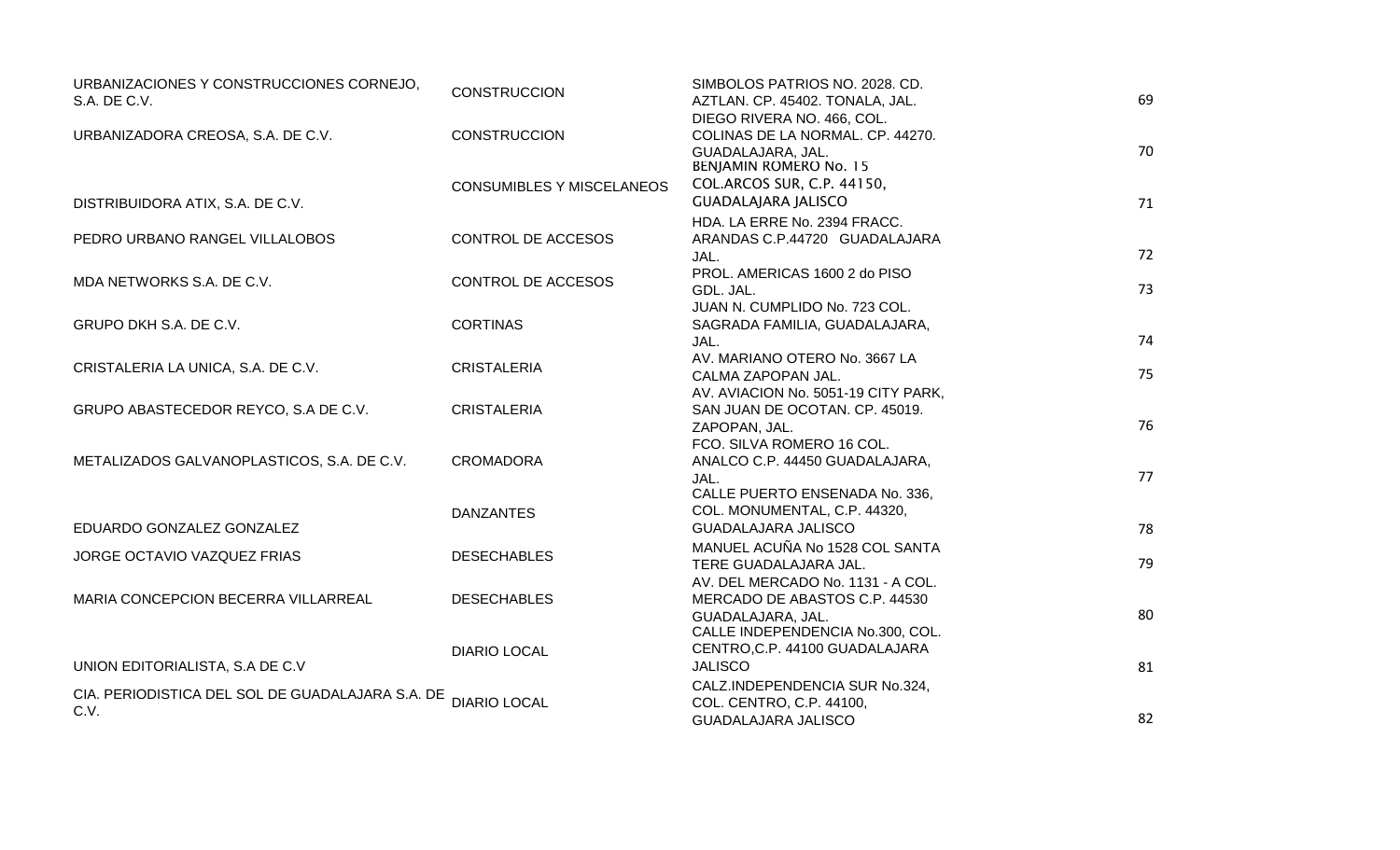| PAGINA TRES S.A.                                         | <b>DIARIO LOCAL</b>       | CALZADA DEL AGUILA No. 81-Z, COL.<br>MODERNA, C.P. 44190, GUADALAJARA<br><b>JALISCO</b>        | 83 |
|----------------------------------------------------------|---------------------------|------------------------------------------------------------------------------------------------|----|
| CONSORCIO INTERAMERICANO DE COMUNICACIÓN<br>S.A. DE C.V. | <b>DIARIO LOCAL</b>       | MARIANO OTERO No. 4047 C.P. 45070<br>COL. LA CALMA, ZAPOPAN JALISCO                            | 84 |
| ALBERTO ISMAEL CORTES BANDERAS                           | <b>EFECTOS ESPECIALES</b> | MOLINA No. 135 COL. CENTRO C.P.<br>44100 GUADALAJARA                                           | 85 |
| JUAN MANUEL MARTÍN DEL CAMPO GUITRON                     | <b>ELECTRICA</b>          | PTO. GUAYMAS #18 COL. MIRAMAR<br>ZAPOPAN, JAL.                                                 | 86 |
| ELECTRICA NOVA DE OCCIDENTE S.A. DE C.V.                 | <b>ELECTRICA</b>          | AV. JAVIER MINA No. 633 SEC.<br>LIBERTAD C.P. 44360 GDL. JAL.                                  | 87 |
| ELECTRICA VARIEDADES DE GUADALAJARA S.A. DE<br>C.V.      | <b>ELECTRICA</b>          | AV. FRANCIA 1880 COL MODERNA<br>C.P. 44190 GUADALAJARA JAL<br>MIGUEL LÓPEZ DE LEGASPI No. 1637 | 88 |
| CIPRIANO ALBERTO CARRILLO MORALES                        | <b>ELECTRICA</b>          | FRACC. 18 DE MARZO CPP. 44960<br>GDL. JAL.                                                     | 89 |
| ELECTRO INDUSTRIAL OLIDE S.A DE C.V                      | <b>ELECTRICA</b>          | AV. 8 DE JULIO No 3610                                                                         | 90 |
| ELECTRO INDUSTRIAL TAPATÍA S.A. DE C.V.                  | <b>ELECTRICA</b>          | AV. 8 DE JULIO No. 1148 COL.<br>MODERNA GDL.JAL. C.P.44190                                     | 91 |
| RAFAEL SANTIAGO QUIROZ                                   | <b>ELECTRICA</b>          | IGNACIO DEL RIO BARRAGAN No. 81,<br>COL CENTRO, LA BARCA JALISCO,<br>C.P. 47910                | 92 |
| NOVA ERA ILUMINACION S.A. DE C.V.                        | <b>ELECTRICA</b>          | BELISARIO DOMINGUEZ No. 101 COL.<br>OBLATOS GUADALAJARA, JAL.                                  | 93 |
| SERCUM, S.A DE C.V.                                      | <b>ELECTRICA</b>          | JUAN DE OJEDA 5 COL. AMERICANA<br>C.P. 44160 GUADALAJARA JAL.                                  | 94 |
| RODRIGO DIAZ MARTINEZ                                    | <b>ELECTRICA</b>          | MANZANO 256-A COLONIA CENTRO<br>GUADALAJARA, JALISCO                                           | 95 |
| LUMINATTA LIGTH S.A. DE C.V                              | <b>ELECTRICA</b>          | COLONIAS 629 COL. CENTRO C.P.<br>44100 GUADALAJARA                                             | 96 |
| EKAR DE GAS, S.A. DE C.V.                                | <b>ELECTRODOMESTICOS</b>  | CALZ. GONZALEZ GALLO No. 496 C.P.<br>44460 SECTOR REFORMA<br>GUADALAJARA JAL.                  | 97 |
| ALBERTO PADILLA SANDOVAL                                 | <b>ELECTRONICA</b>        | AV. GUADALUPE No. 6818 INT. 15<br>COL. GUADALUPE INN C.P. 45037<br>ZAPOPAN, JAL.               | 98 |
|                                                          |                           |                                                                                                |    |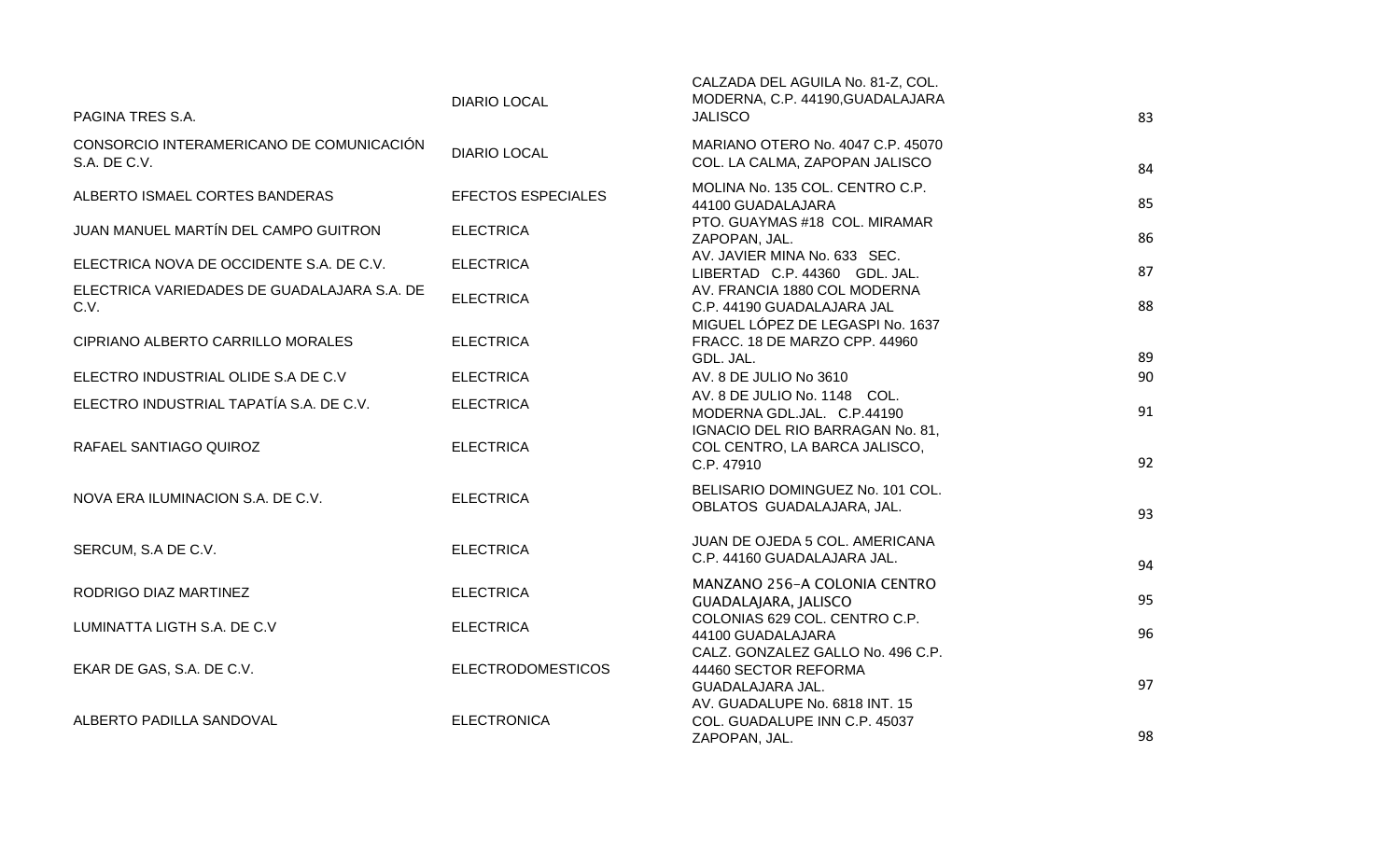|                                              |                                | AV. FEDERALISMO NTE. 1635 COL.                         |     |
|----------------------------------------------|--------------------------------|--------------------------------------------------------|-----|
| ELECTRORIOS, S.A. DE C.V.                    | <b>ELECTRONICA</b>             | MEZQUITAN COUNTRY C.P. 44260<br>GDL. JAL.              | 99  |
|                                              |                                | AV. FEDERALISMO SUR No. 214 COL.                       |     |
| ACOTRON ELECTRONICA INDUSTRIAL S.A DE C.V.   | <b>ELECTRONICA</b>             | CENTRO GUADALAJARA, JAL.                               | 100 |
|                                              |                                | FRANCISCO VILLA (CALLE 70) #130                        |     |
| EQUIPOS CONTRA INCENDIO SANDY'S S.A. DE C.V. | <b>EQUIPO CONTRA INCENDIOS</b> | SECT. LIBERTAD C.P. 44730 GDL.,                        |     |
|                                              |                                | JAL                                                    | 101 |
|                                              |                                | AV. ALEMANIA No. 1621 COL                              |     |
| MARIO ENRIQUE HERNANDEZ GARCIA               | EQUIPO CONTRA INCENDIOS        | MODERNA S.J. C.P. 44190                                |     |
|                                              |                                | GUADALAJARA JAL.                                       | 102 |
|                                              |                                | CALLE M-1 No. 2112 C.P 44210                           |     |
| PROVEEDORA DEL VALLE DE SILICON S.A. DE C.V. | <b>EQUIPO DE PROTECCION</b>    | <b>JARDINES DEL COUNTRY</b>                            |     |
|                                              |                                | GUADALAJARA JAL.                                       | 103 |
|                                              |                                | TOPACARNERO No. 1641-A                                 |     |
| ALFONSO GONZALEZ NAVARRO                     | <b>EQUIPO DE PROTECCION</b>    | HACIENDA TEPEYAC C.P. 45053                            |     |
|                                              |                                | ZAPOPAN JAL.                                           | 104 |
|                                              |                                | AV. PATRIA #884-A FRACC.                               |     |
| CARLOS ERNESTO VILLALPANDO QUEZADA           | <b>EQUIPO DE PROTECCION</b>    | AUTOCINEMA C.P. 44230                                  |     |
|                                              |                                | GUADALAJARA, JAL.                                      | 105 |
|                                              |                                | AV. FRANCIA #1687 COL. MODERNA                         |     |
| GHIBLI DE MEXICO, S.A. DE C.V.               | <b>EQUIPO Y HERRAMIENTA</b>    | CP.44190. GUADALAJARA, JAL.                            |     |
|                                              |                                |                                                        | 106 |
|                                              |                                | AV. 8 DE JULIO NO. 1620. COL.                          |     |
| MAQ INOX INDUSTRIAL S.A. DE C.V.             | <b>EQUIPO Y HERRAMIENTA</b>    | MORELOS. CP. 44910.                                    | 107 |
|                                              |                                | GUADALAJARA, JAL.<br>VOLCAN AJUSCO No. 1326 -8 COL. EL |     |
| CABAL MT S.A. DE C.V.                        | <b>EQUIPO Y HERRAMIENTA</b>    |                                                        |     |
|                                              |                                | COLLI URBAO C.P. 45070 ZAPOPAN,<br>JAL.                | 108 |
| COMPRESORES Y HERRAMIENTAS CARRILLO, S.A. DE |                                | AV. LA PAZ #1216 CP.44100                              |     |
| C.V.                                         | EQUIPO Y HERRAMIENTA           | GUADALAJARA, JAL.                                      | 109 |
|                                              |                                | AV. LA PAZ No.1779, COL.                               |     |
|                                              | <b>EQUIPO Y HERRAMIENTA</b>    | AMERICANA, C.P. 44160,                                 |     |
| DEWALT&BDECKER, S.A. DE C.V.                 |                                | GUADALALAJARA JALISCO                                  | 110 |
|                                              |                                | PEDRO GONZALEZ No. 3609-10, COL.                       |     |
|                                              | <b>EQUIPO Y HERRAMIENTA</b>    | PARQUES DEL NILO, C.P. 44860,                          |     |
| ELIZABETH ARREOLA MARTIN DEL CAMPO           |                                | <b>GUADALAJARA JALISCO</b>                             | 111 |
|                                              |                                | DR. R. MICHEL NO.1709. COL. ATLAS.                     |     |
| INFRA, S.A. DE C.V.                          | <b>EQUIPO Y HERRAMIENTA</b>    | SECTOR REFORMA. CP. 44870.                             |     |
|                                              |                                | GUADALAJARA, JAL.                                      | 112 |
|                                              |                                |                                                        |     |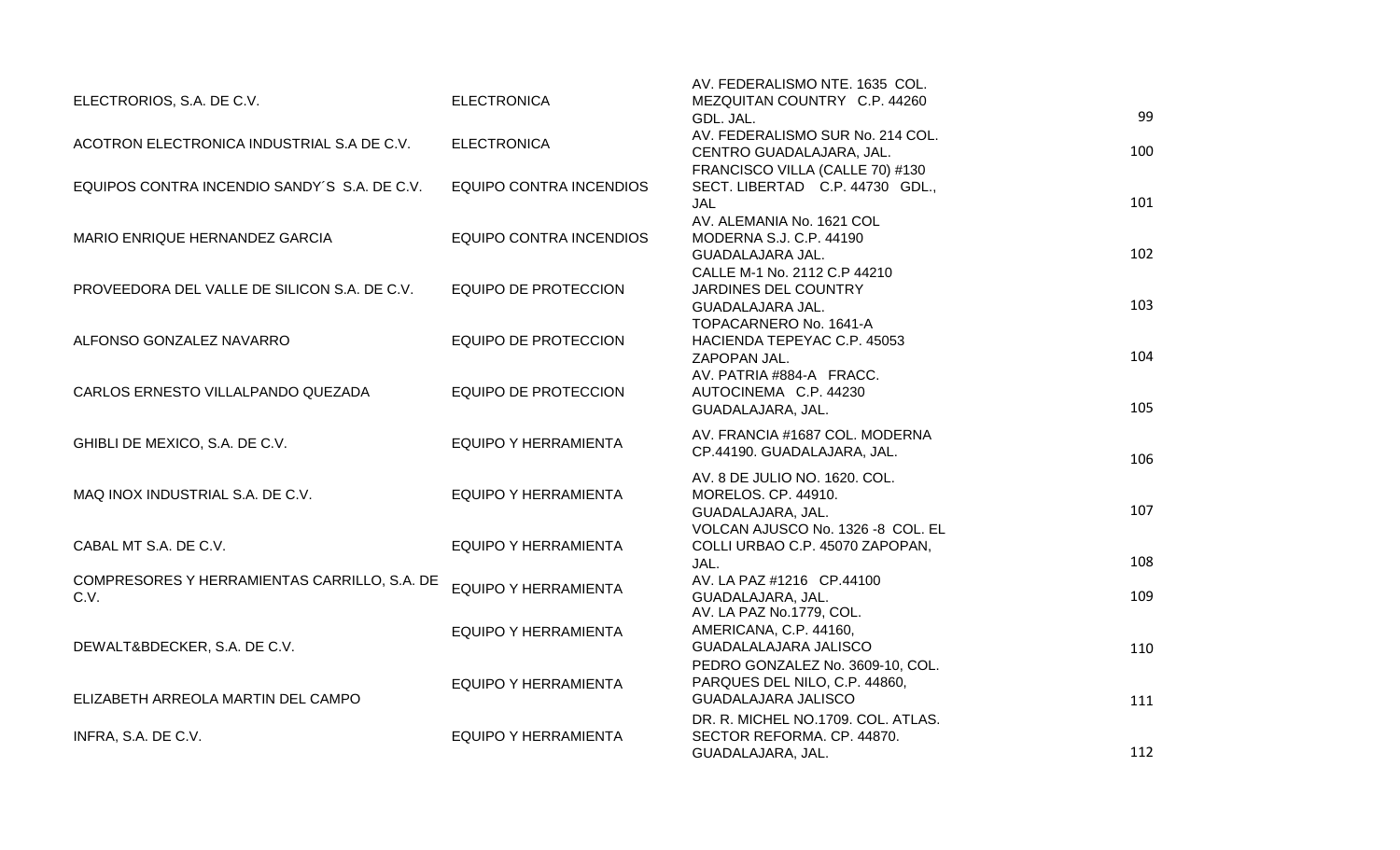| MARTHA PATRICIA NUÑO PEREZ                                                | <b>EQUIPO Y HERRAMIENTA</b><br>(MANTENIMIENTO) | GANTE No. 301 ESQ. ANALCO COL.<br>LAS CONCHAS GUADALAJARA, JAL.                            | 113        |
|---------------------------------------------------------------------------|------------------------------------------------|--------------------------------------------------------------------------------------------|------------|
| MOTOBOMBAS Y EQUIPOS AGRICOLAS E<br>INDUSTRIALES, S.A. DE C.V.            | <b>EQUIPO Y HERRAMIENTA</b><br>(MANTENIMIENTO) | CALLE LIBERTAD No. 40 ESQ.<br>CORONA ZONA CENTRO C.P. 44100<br>GUADALAJARA JAL.            | 114        |
| TECNICOS RIMAG, S.A. DE C.V.                                              | <b>EQUIPO Y HERRAMIENTA</b><br>(MANTENIMIENTO) | GANTE No. 29 SEC. REFORMA C.P.<br>44460 GUADALAJARA, JAL.                                  | 115        |
| TERESA FERNANDEZ GOMEZ                                                    | <b>EQUIPO Y HERRAMIENTA</b><br>(MANTENIMIENTO) | <b>IGNACIO NAVARRETE 2746</b><br>RESIDENCIAL DEL PARQUE C.P.<br>44810 GUADALAJARA, JALISCO | 116        |
| RIVERA EQUIPO PARA EVENTOS S.A DE C.V.                                    | <b>EQUIPOS PARA LA</b><br><b>COSNTRUCCION</b>  | CONTRERAS MEDELLIN No. 176. COL.<br>CENTRO. CP. 44100. GUADALAJARA,<br>JAL.                | 117        |
| SISTEMAS MULTIDIRECCIONALES SM8 DE MEXICO S.A. EQUIPOS PARA LA<br>DE C.V. | <b>COSNTRUCCION</b>                            | TUBEROSA 215 COL. SAN CARLOS<br>C.P. 44460 GUADALAJARA JALISCO                             | 118        |
| ABASTECEDORA FERRETERA ATOTONILCO, S.A. DE<br>C.V.                        | <b>FERRETERIA</b>                              | AV. DEL MERCADO No. 1504<br>MERCADO DE ABASTOS C.P. 44530<br>GUADALAJARA, JAL.             | 119        |
| SERVICIO DE REFACCIONES EL FLUXOMETRO S.A. DE<br>C.V.                     | <b>FERRETERIA</b>                              | NIÑOS HÉROES NO. 2129. C.P. 44150.<br>GUADALAJARA, JAL.                                    | 120        |
| MARIA DE LA LUZ MARTINEZ ARREOLA                                          | <b>FERRETERIA</b>                              | PROL. AV. EL COLLI 666-A COL.<br>PARAISOS DEL COLLI ZAPOPAN JAL.<br>C.P 45069              | 121        |
| JAVIER ORTIZ GONZÁLEZ                                                     | <b>FERRETERIA</b>                              | CALZ. INDEPENDENCIA NTE #3260<br>ZONA HUENTITAN C.P. 44300 GDL<br>.JAL.                    | 122        |
| FERRETERÍA MARME, S.A. DE C.V.                                            | <b>FERRETERIA</b>                              | AV. LÓPEZ DE LEGASPI No. 1579<br>COL.18 DE MARZO C.P. 44960 GDL                            |            |
| MA. JOSEFINA RUIZ MÉNDEZ                                                  | <b>FERRETERIA</b>                              | JAL.<br>FÉLIX CERVANTES #1161<br>TLAQUEPAQUE JAL.                                          | 123<br>124 |
| REFACCIONARIA FERRETERA, S.A. DE C.V.                                     | <b>FERRETERIA</b>                              | AV. GONZALEZ GALLO No. 660<br>C.P.44460 COL. SAN CARLOS                                    |            |
| SERGIO GARIBAY FERNANDEZ                                                  | <b>FERRETERIA</b>                              | <b>GUADALAJARA JAL</b><br>MAR ROJO #2026 C.P. 44610<br>CHAPULTEPEC COUNTRY                 | 125        |
|                                                                           |                                                | GUADALAJARA, JAL.                                                                          | 126        |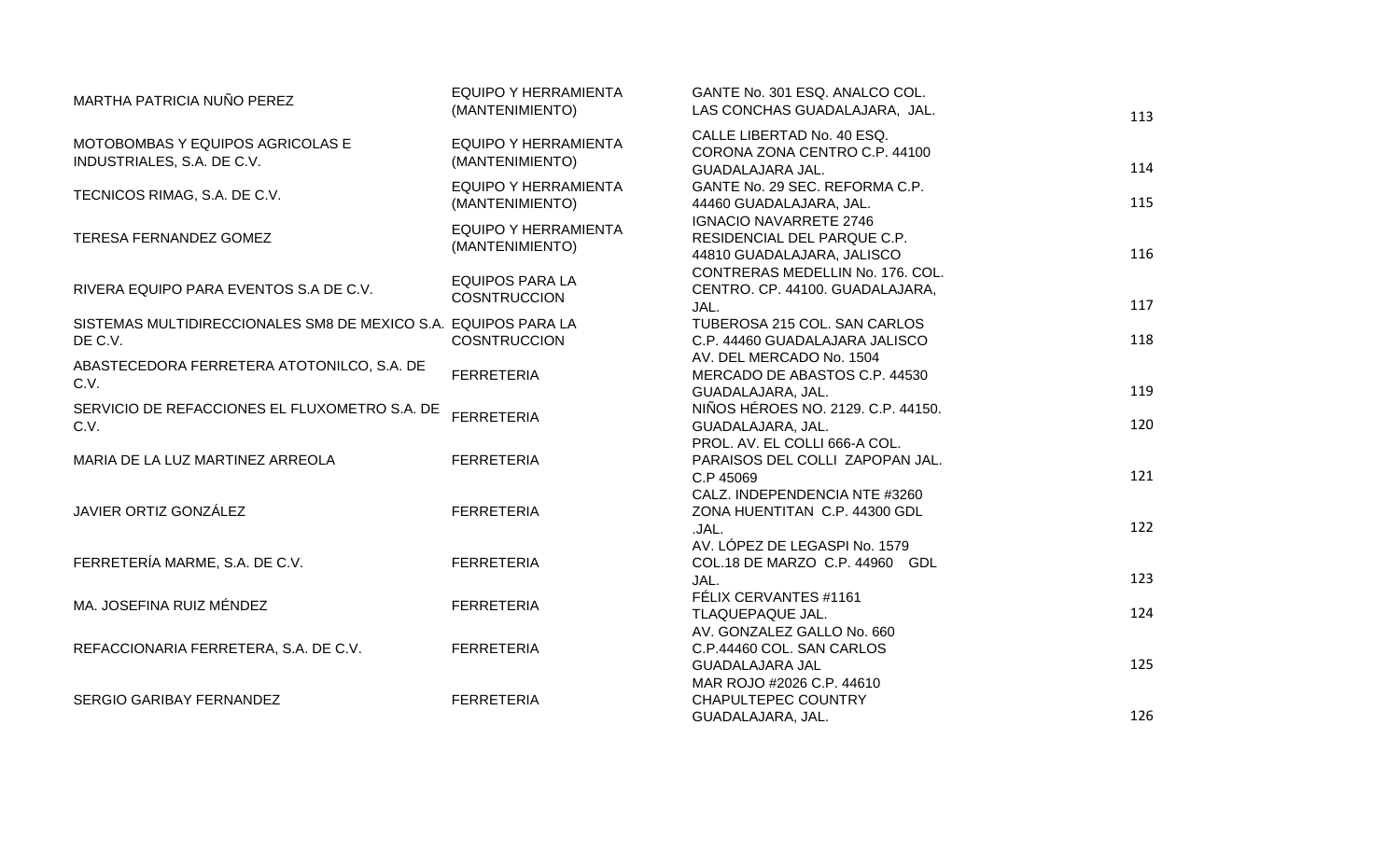| TORNILLOS Y TECNOLOGIA, S.A. DE C.V.<br>AUTOMOTRIZ ZERTUCHE S.A. DE C.V. | <b>FERRETERIA</b><br><b>FERRETERIA</b> | CALLE GANTE #241A COL.<br>BARRAGAN Y HERNANDEZ C.P.<br>44460 GUADALAJARA JAL.<br>AV. AVILA CAMACHO NO. 1213. COL.<br>LA NORMAL. CP. 44200.<br>GUADALAJARA, JAL. | 127<br>128 |
|--------------------------------------------------------------------------|----------------------------------------|-----------------------------------------------------------------------------------------------------------------------------------------------------------------|------------|
| MAYOREO FERRETERO ATLAS S.A DE C.V                                       | <b>FERRETERIA</b>                      | CALZADA INDEPENDENCIA SUR #359<br>/ CONSTITUCIÓN Y GPE. VICTORIA                                                                                                | 129        |
| JOSE DE JESUS SANCHEZ MARTINEZ                                           | <b>FLORERIA</b>                        | SANTOS DEGOLLADO 1285-A, COL.<br>EL ROSARIO, C.P. 44890,<br>GUADALAJARA JALISCO<br>JUSTO SIERRA No. 2301 INT.B COL.                                             | 130        |
| LE FLEURISTE S.A. DE C.V.                                                | <b>FLORERIA</b>                        | LADRON DE GUEVARA, C.P. 44600<br><b>GUADALAJARA JAL</b>                                                                                                         | 131        |
| SERGIO VILLANUEVA HARO                                                   | <b>FLORERIA</b>                        | PROL.NIÑOS HEROES No. 249-11A,<br>COL. LA SOLEDAD INFONAVIT C.P.<br>45403, TONALA JALISCO                                                                       | 132        |
| BERTHA ALICIA GARNICA ORNELAS                                            | <b>FLORES</b>                          | CIRCUITO PERIFERICO No. 195 SUR.<br>CP. 45400. TANALA, JALISCO                                                                                                  | 133        |
| <b>IRENE ARELLANO NUÑO</b>                                               | <b>FLORES</b>                          | AV. FEDERALISMO NO. 1612 COL.<br>MEZQUITAN COUNTRY. CP. 44260.<br>GDL.JAL                                                                                       | 134        |
| ERIKA ALICIA PALOS RIVERA                                                | <b>FLORES</b>                          | JUAN DÍAZ COVARRUBIAS No. 37.<br>COL. SAN JUAN DE DIOS. CP. 44360.<br>GUADALAJARA, JAL.                                                                         | 135        |
| HEIDI MARIA ELENA TORRES VAZQUEZ                                         | <b>FLORES</b>                          | ALVARO OBREGON NO. 589. COL.<br>SAN JUAN DE DIOS. CP 44360. GDL.<br>JAL.                                                                                        | 136        |
| <b>FORZA RECURSOS SC</b>                                                 | <b>FOTOGRAFIA</b>                      | PAVO. 135 INT.1007 COL.<br>GUADALAJARA CENTRO C.P. 44100<br>GUADALAJARA JAL.                                                                                    | 137        |
| CAROL JOYCE VALLEJO HALL                                                 | <b>FOTOGRAFIA</b>                      | MARIANO AZUELA 68 COL. LADRN DE<br>GUEVARA C.P. 44600 GUADALAJARA                                                                                               |            |
| EDAGAR ERNESTO MARTINEZ CISNEROS                                         | <b>FOTOLITO</b>                        | <b>JALISCO</b><br>JOSE MARIA LAFRAGUA No. 21 COL<br>MEDRANO C.P. 44410 GUADALAJARA                                                                              | 138        |
|                                                                          |                                        | <b>JALISCO</b>                                                                                                                                                  | 139        |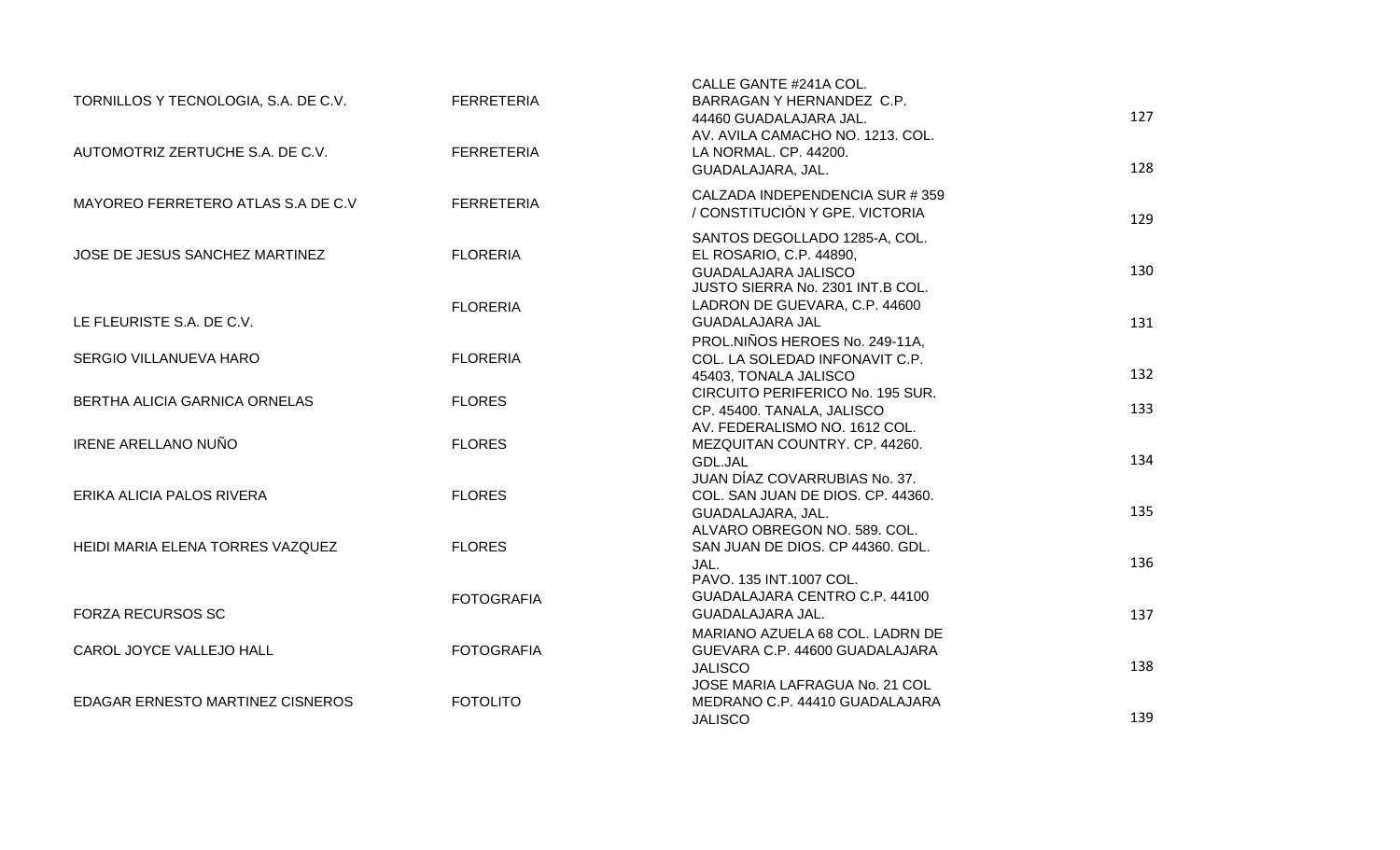| SISTECP, S.A. DE C.V.                                         | <b>FUMIGACION</b>         | AV. LAZARO CARDENAS No.2305<br>LOCAL G111-A PLAZA COMERCIAL<br>ABASTOS COL. LAS TORRES C.P.<br>44920 | 140 |
|---------------------------------------------------------------|---------------------------|------------------------------------------------------------------------------------------------------|-----|
| LIDIA VERONICA FRAUSTO ORTIZ                                  | <b>GAFETES</b>            | ALBERTO CINTA No. 447 RINCONADA<br>DEL AUDITORIOC.P. 45180 ZAPOPAN<br>JAL.                           | 141 |
| OXIGENO Y ELECTRODOS DE JALISCO S.A.                          | <b>GASES INDUSTRIALES</b> | 5 DE FEBRERO No. 27 COL. LAS<br>CONCHAS, GUADALAJARA JAL. C.P.<br>44460                              | 142 |
| COMERCIALIZADORES DIVERSOS Y DERIVADOS<br>RUANDA S.A. DE C.V. | <b>GRUAS</b>              | PABLO VILLASEÑOR 79 COL. LADRON<br>DE GUEVARA C.P. 44600<br><b>GUDALAJARA</b>                        | 143 |
| BRISA Y KRISTAL DE ZAPOPAN, S.A DE C.V.                       | <b>HIELO</b>              | CONSTITUYENTES 1005 COL. CONSTIT<br>JUAN CUMPLIDO No.311 COL.                                        | 144 |
| JAIME HANEDI SALAS GONZALEZ                                   | <b>HOSPEDAJE WEP</b>      | VILLASEÑOR C.P. 44600<br><b>GUADALAJARA JALISCO</b>                                                  | 145 |
| CAMARA DE COMERCIO DE GUADALAJARA                             | <b>HOSPITALIDAD</b>       | AV. VALLARTA No. 4095, CAMINO<br>REAL, C.P. 45040, ZAPOPAN JALISCO                                   | 146 |
| CLUB DE INDUSTRIALES DE JALISCO, A.C.                         | <b>HOSPITALIDAD</b>       | AV. FRANCISCO JAVIER GAMBOA<br>No.2, COL. LADRÓN DE GUEVARA,<br>GUADALAJARA JALISCO, C.P. 44600      | 147 |
| EXCELENCIA EN HOSPEDAJE S.A. DE C.V.                          | <b>HOTEL</b>              | AV. VALLARTA No. 4845 PRADOS<br>VALLARTA C.P. 45020 ZAPOPAN JAL.                                     | 148 |
| HOTELES AM S.A. DE C.V.                                       | <b>HOTEL</b>              | AV. LOPEZ MATEOS No.1360, COL.<br>CHAPALITA SUR, GUADALAJARA<br>JALISCO, C.P. 44510                  | 149 |
| DELFIN GUADALAJARA S.A. DE C.V.                               | <b>HULE ESPUMA</b>        | FERMIN RIESTRA No. 1353 C.P. 44190<br>COL. MODERNA, GUADALAJARA,<br>JAL.                             | 150 |
| DIPOL S.A DE C.V                                              | <b>HULE ESPUMA</b>        | FELIPE ÁNGELES # 645 SECTOR<br>LIBERTAD GDL. JAL.                                                    | 151 |
| ESPUMAS EL ANGEL S.A. DE C.V.                                 | <b>HULE ESPUMA</b>        | CALZADA OLIMPICA #1055 COL.<br>OLIMPICA C.P. 444430<br>GUADALAJARA, JALISCO                          | 152 |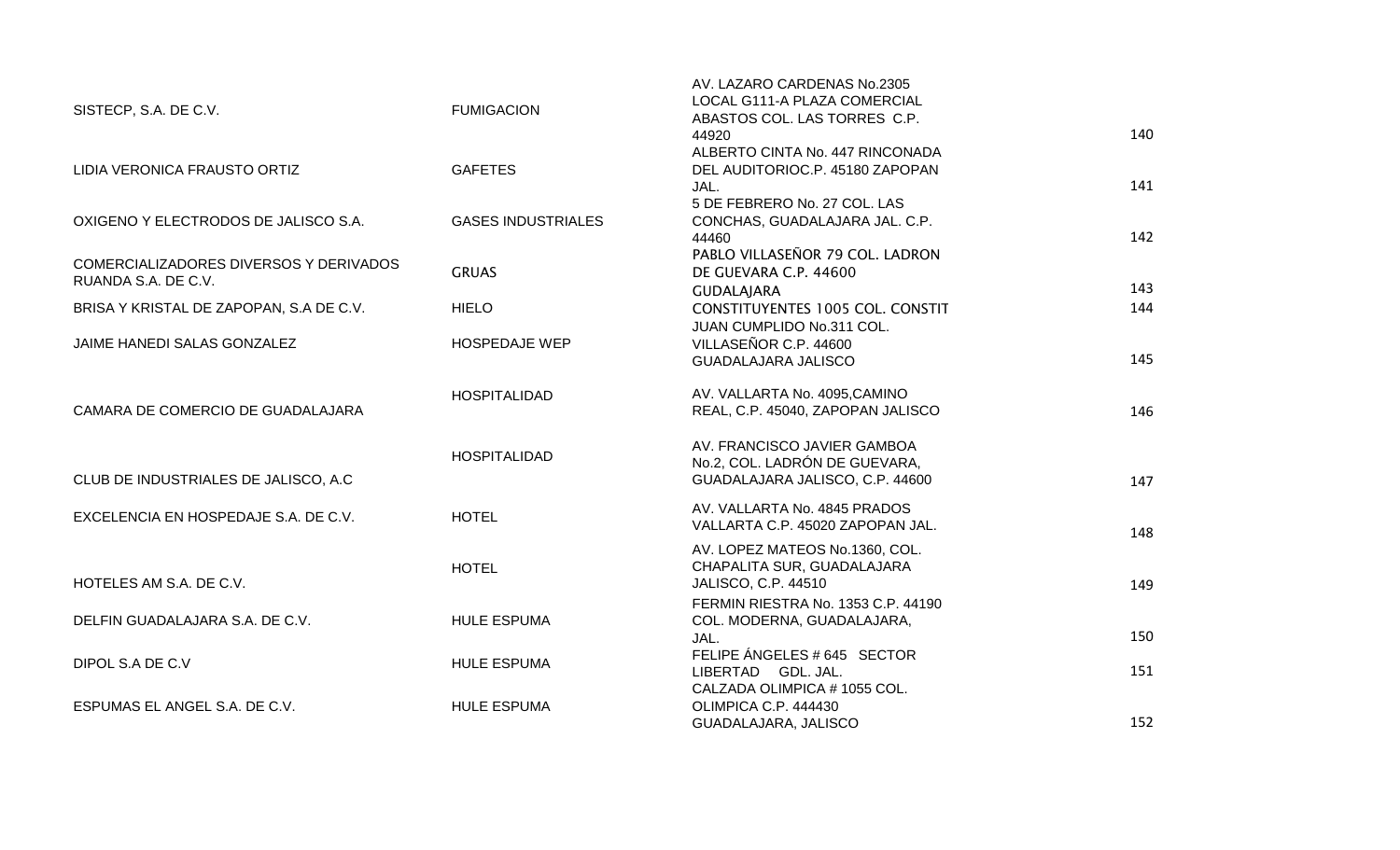| INDUSTRIAS POLYREY S.A. DE C.V.                            | <b>HULE ESPUMA</b>        | CALLE 2 #2467 ZONA INDUSTRIAL<br>C.P. 44940 GUADALAJARA JAL.                    |     |
|------------------------------------------------------------|---------------------------|---------------------------------------------------------------------------------|-----|
|                                                            |                           | MEX.                                                                            | 153 |
| JOSÉ ARMANDO CHÁVEZ DEL TORO                               | HULE EVA (FOMI)           | CALLE 50 #516 S.L. (RITA PÉREZ DE<br>MORENO) C.P. 44730 GUADALAJARA<br>JAL.     | 154 |
| GRUPO COMERCIAL MEXICANO S.A. DE C.V.                      | <b>HULES</b>              | PERIFERICO SUR No. 68 COL.<br>GUADALAUPANA C.P. 45595<br>TLAQUEPAQUE JALISCO    | 155 |
| QUIROZ IMPERMEABILIZANTES Y RECUBRIMIENTOS<br>S.A. DE C.V. | <b>IMPERMEABILIZANTES</b> | AV. PATRIA #1510 COL. VILLA<br>UNIVERSITARIA C.P. 45110<br>ZAPOPAN JAL.         | 156 |
| CARELY SOLUCIONES GRAFICAS Y DE IMPRESIÓN                  | <b>IMPRENTA</b>           | RIO TIZAPAN 1254, COL. ATLAS, C.P.<br>4487, GUADALAJARA JALISCO                 | 157 |
| REMORA GRUPO GRAFICO                                       | <b>IMPRENTA</b>           | REFORMA 1046 A, COL. VILLASEÑOR,<br>C.P. 44200, GUADALAJARA JALISCO             | 158 |
| ARMANDO GARCIA GARCIA                                      | <b>IMPRENTA</b>           | MIGUEL BLANCO No. 1319 COL,<br>CENTRO C.P. 44100 GUADALAJARA                    | 159 |
| MARIA DE LOURDES RIVERA BERMUDEZ                           | <b>IMPRESOS</b>           | ANDRES TERAN #1736 COL.<br>CHAPULTEPEC COUNTRY CLUB<br>CP.44260 GDL. JAL.       | 160 |
| <b>FABIOLA DE FATIMA GUZMAN BUSTOS</b>                     | <b>IMPRESOS</b>           | CALLE PAVO No. 590- 592, C.P. 44100,<br><b>GUADALAJARA JALISCO</b>              | 161 |
| COOL PRINT S.A DE C.V.                                     | <b>IMPRESOS</b>           | SARCOFAGO No. 711 COL. TEPEYAC<br>ZAPOPAN JAL. MX. C.P. 45150                   | 162 |
| COOLPRINT S.A. DE C.V.                                     | <b>IMPRESOS</b>           | INDUSTRIA NAVIERA No. 87, COL. EL<br>COLLI URBANO, 45070 ZAPOPAN<br>JAL.        | 163 |
| JORGE ADRIÁN RAMÍREZ OLIVARES                              | <b>IMPRESOS</b>           | RAYÓN #627 COL. AMERICANA<br>C.P. 44180 GUADALAJARA, JAL.                       | 164 |
| FORMAS CONTINUAS DE GUADALAJARA, S.A. DE C.V.              | <b>IMPRESOS</b>           | PERIFERICO PTE. #7301 VALLARTA<br>PARQUE INDUSTRIAL ZAPOPAN,<br>JAL. C.P. 45010 | 165 |
| HIGH PUBLICIDAD INTEGRAL S.A. DE C.V.                      | <b>IMPRESOS</b>           | RIO RHIN #1308- A COL, QUINTA<br>VELARDE C.P. 44430 GDL. JALISCO                | 166 |
| RODOLFO ALVAREZ CARDENAS                                   | <b>IMPRESOS</b>           | SAN FELIPE No. 421 CENTRO C.P.<br>44100 GUADALAJARA JAL.                        | 167 |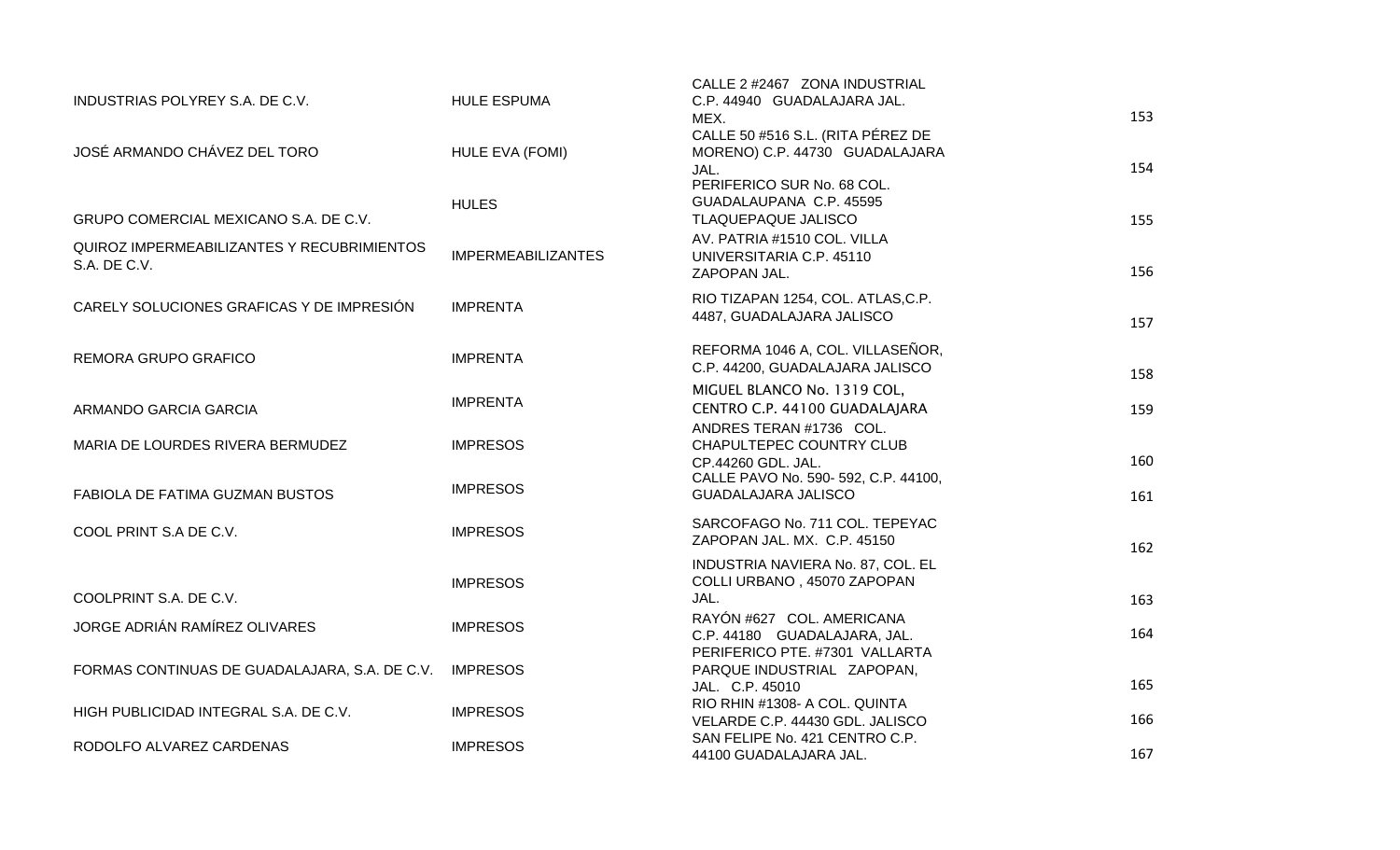| IMPRESIONES DIGITALES Y OFFSET S.A. DE C.V.             | <b>IMPRESOS</b> | VIDRIO #1711 COL. AMERICANA<br>CP.44160. GUADALAJARA, JAL.                                  | 168 |
|---------------------------------------------------------|-----------------|---------------------------------------------------------------------------------------------|-----|
| RITA ISELA VANDICK PUGA                                 | <b>IMPRESOS</b> | MEZQUITAN #158 COL. EL REFUGIO<br>C.P. 44200 GUADALAJARA, JAL.                              | 169 |
| MARTHA E. MONTAÑO VÁZQUEZ                               | <b>IMPRESOS</b> | MANUEL ACUÑA #698 COL.<br>ARTESANOS GUADALAJARA, JAL.<br>C.P. 44200                         | 170 |
| IMPRESOS VALORO, S.A. DE C.V.                           | <b>IMPRESOS</b> | VOLCÁN BOQUERÓN No. 2233 COL.<br>EL COLLI C.P. 45070 ZAPOPAN JAL                            | 171 |
| CARLOS FELIPE ELIZALDE VICAÑA                           | <b>IMPRESOS</b> | AV. LÓPEZ MATEOS SUR #2000 COL.<br>CHAPALITA GUADALAJARA JAL.                               | 172 |
| PALAZUELOS COMUNICACIÓN VISUAL, S.A. DE C.V.            | <b>IMPRESOS</b> | MIGUEL GALINDO No. 274. COL.<br>MEZQUITAN COUNTRY. CP. 44260.<br>GUADALAJARA, JAL.          | 173 |
| PATHROS PROMOCIONALES E IMPRENTA, S.A. DE C.V. IMPRESOS |                 | RÌO RHIN #1330 COL. QUINTA<br>VELARDE GUADALAJARA, JAL.<br>C.P. 44430                       | 174 |
| GRUPO EMPRESARIAL 3C, S.A. DE C.V.                      | <b>IMPRESOS</b> | CALLE VENEZUELA #457 COL.<br>AMERICANA GUADALAJARA, JAL.<br>C.P. 44160                      | 175 |
| SISTECOPY, S.A. DE C.V.                                 | <b>IMPRESOS</b> | <b>INDUSTRIA DEL AGAVE #147</b><br>FRACC. INDUSTRIAL ZAPOPAN, JAL.<br>C.P. 45132            | 176 |
| <b>JOSÉ BRU VILLASEÑOR</b>                              | <b>IMPRESOS</b> | VIDRIO #1875 COL. AMERICANA<br>CP.44160. GUADALAJARA, JAL.<br>SANTA MONICA No. 340 44, COL. | 177 |
| PEDRO ANTONIO MEDINA COMPARAN                           | <b>IMPRESOS</b> | PARQUES DE ZAPOPAN C.P. 45138,<br>ZAPOPAN JAL.                                              | 178 |
| <b>SERGIO ORNELAS ROMERO</b>                            | <b>IMPRESOS</b> | VOLCAN VESUBIO No. 5830, COL. EL<br>COLLI URBANO, C.P. 45070 ZAPOPAN<br><b>JALISCO</b>      | 179 |
| GRAFICOS Y MAS S.A. DE C.V.                             | <b>IMPRESOS</b> | AV. CHAPULTEPEC No. 43/49 C.P.<br>44190 COL. MODERNA<br>GUADALAJARA, JAL.                   | 180 |
| GREGGA SOLUCIONES GRAFICAS S DE RL DE CV                | <b>IMPRESOS</b> | AV. MARIANO OTERO No. 2963 INT. A<br>C.P. 45070 COL. LAS ARBOLEDAS<br>ZAPOPAN, JAL.         | 181 |
|                                                         |                 |                                                                                             |     |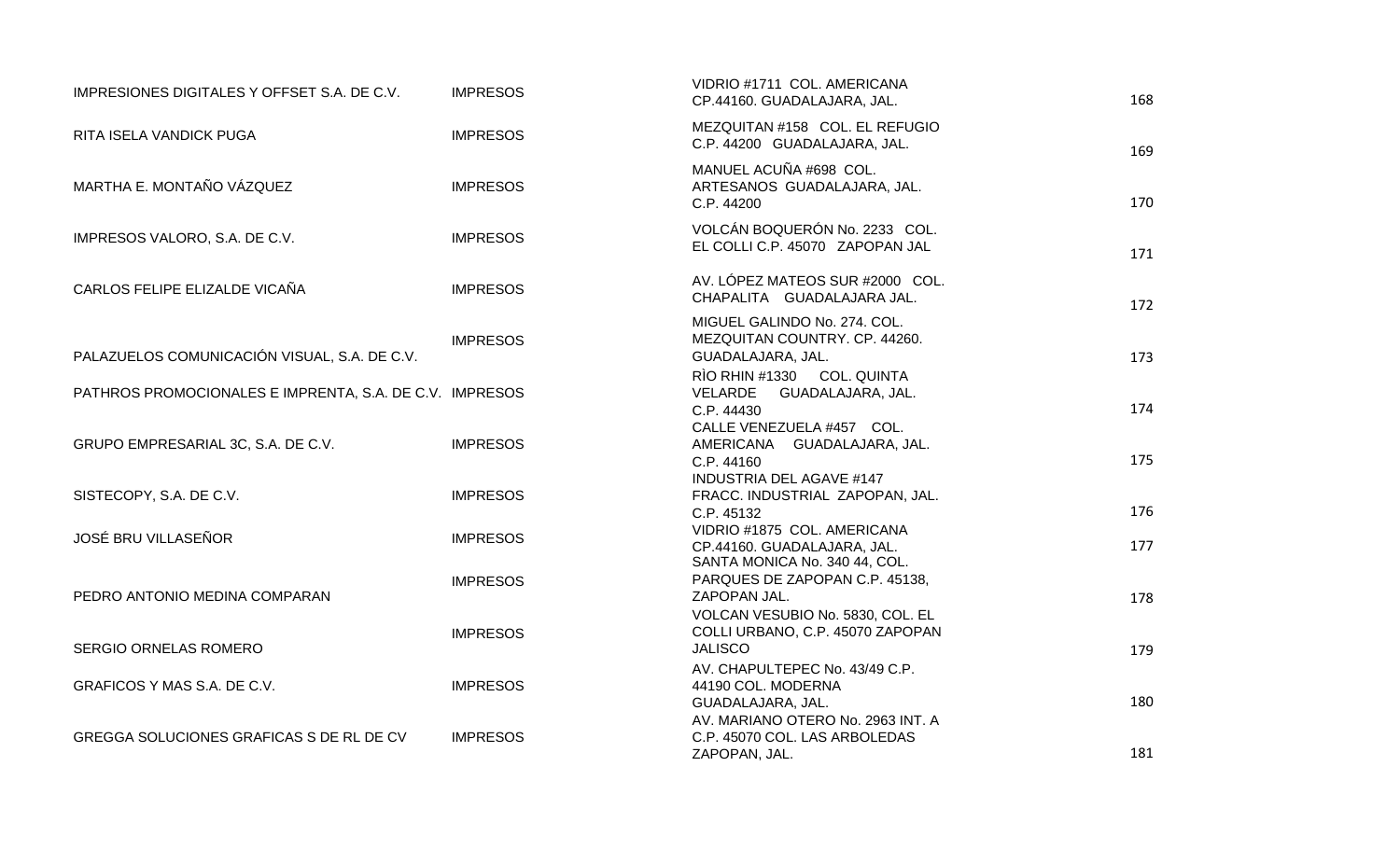| IMPRESOS JAZBRY, S.A DE C.V.                   | <b>IMPRESOS</b>   | PRISCILIANO SANCHEZ No. 509,<br>ZONA CENTRO C.P. 44100<br>GUADALAJARA JAL.                                       | 182 |
|------------------------------------------------|-------------------|------------------------------------------------------------------------------------------------------------------|-----|
| IMPRESOS UYEDA S.A DE C.V.                     | <b>IMPRESOS</b>   | ALGODÓN No. 301 C.P. 44470 COL. LA<br>NOGALERA GUADALAJARA, JAL.                                                 | 183 |
| D.I. RAUL RODRIGUEZ GONZALEZ                   | <b>IMPRESOS</b>   | SEVERO DIAZ 5651-24 COL.<br>RESIDENCIAL MOCTEZUMA C.P.<br>45059 ZAPOPAN JAL.                                     | 184 |
| LABORATORIOS JULIO, S.A. DE C.V.               | <b>IMPRESOS</b>   | AV VALLARTA 6250 COLÑ. JOCOTAN<br>C.P. 44140 ZAPOPAN JAL.                                                        | 185 |
| GUSTAVO ADOLFO MONTES GUERRERO                 | <b>IMPRESOS</b>   | CONTRERAS MEDELLIN No. 176. COL.<br>CENTRO. CP. 44100. GUADALAJARA,<br>JAL.<br>AV TABACHINES No. 3773, COL. LOMA | 186 |
| IMPRESIONES NITIDA, S.A. DE C.V.               | <b>IMPRESOS</b>   | BONITA EJIDAL, C.P. 45085, ZAPOPAN<br><b>JALISCO</b>                                                             | 187 |
| PUBLIVILVA SOLUCIONES INTEGRALES, S.A. DE C.V. | <b>IMPRESOS</b>   | PEZ AUSTRIAL No. 4120 COL.<br>ARBOLEDAS C.P. 45070 ZAPOPAN<br>JAL.                                               | 188 |
| HUGO ALEJANDRO PLASCENCIA FLORES               | <b>IMPRESOS</b>   | SAN FELIPE No. 622 - A COL. CENTRO<br>C.P. 44200 GUADALAJARA, JAL.                                               | 189 |
| COMERCIALIZADORA TALEH S DE R.L. DE C.V.       | <b>INSTRUMATS</b> | AV. CENTRAL 213-C16 COL CD<br>GRANJA C.P. 45010 ZAPOPAN JAL.                                                     | 190 |
| GALVALAMINAS DE OCCIDENTE, S.A. DE C.V.        | <b>LAMINAS</b>    | VOLCAN CEBORUCO NO.1245.<br>FRACC. EL COLLI URBANO. CP.<br>45070. ZAPOPAN, JAL.                                  | 191 |
| SALVADOR DE JESÚS GARRIDO DÍAZ                 | <b>LAMINAS</b>    | LINDA VISTA No. 1912                                                                                             | 192 |
| GRUPO LAMINAC S.A. DE C.V.                     | <b>LAMINAS</b>    | PERIFERICO NTE. No. 32 C.P 44240<br>COL RANCHO NUEVO GUADALAJARA<br>JAL.<br>KM.1.5 CARRETERA SAN ISIDRO          | 193 |
| LÁMINAS ECONÓMICAS TRANSPARENTES, S.A. DE C.V. | <b>LAMINAS</b>    | MAZATEPEC, COL. SAN AGUSTIN,<br>C.P. 45640, TLAJOMULCO DE ZUÑIGA<br><b>JALISCO</b>                               | 194 |
|                                                |                   | AV. LAZARO CARDENAS No. 63 COL.                                                                                  |     |
| OSCAR MERCADO MUÑOZ                            | <b>LAMINAS</b>    | EL ZAPOTE DEL VALLE C.P. 45659<br>TLAJOMULCO DE ZUÑIGA                                                           | 195 |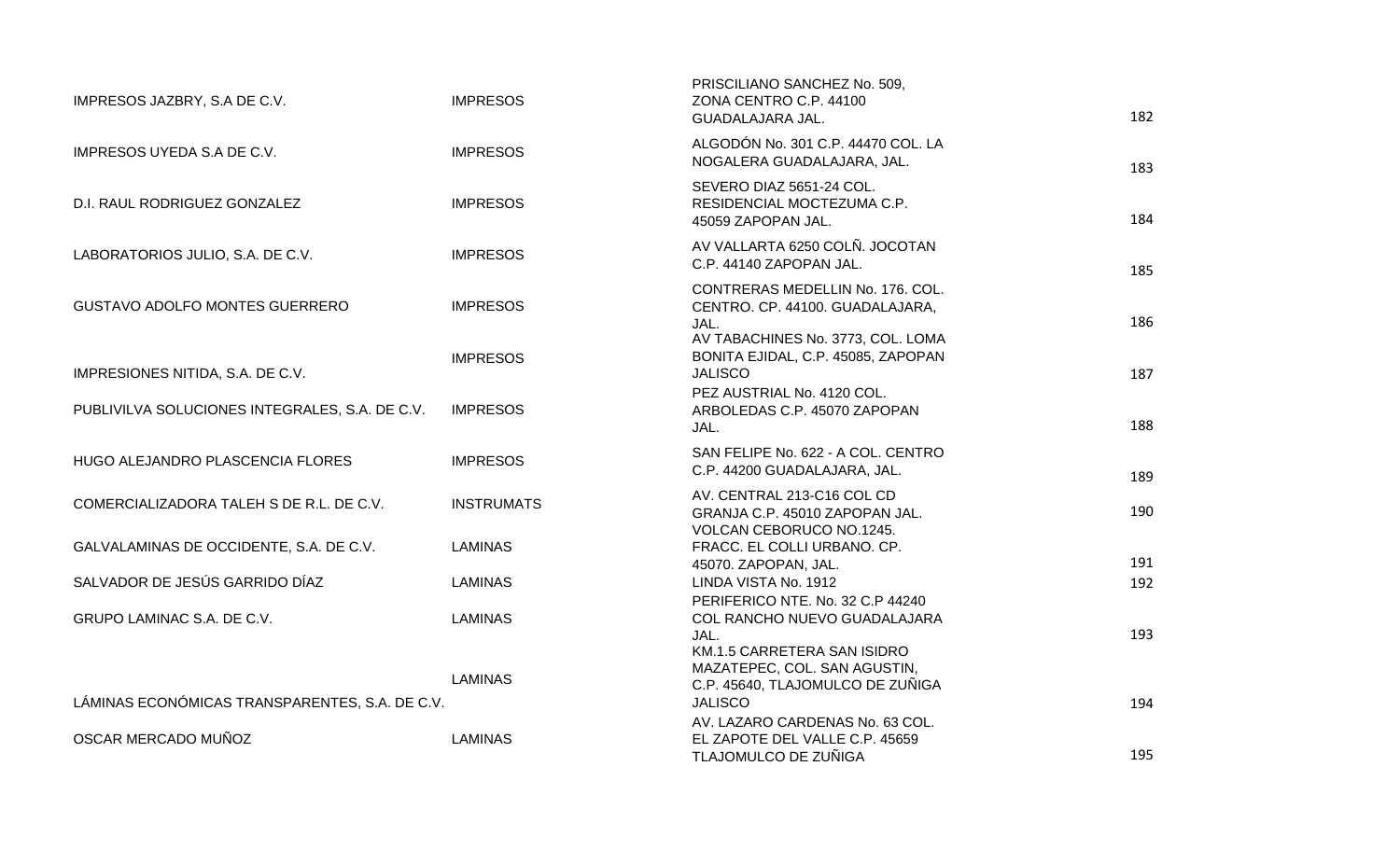| PATRICIA MÁRQUEZ PONCE                  | <b>LIMPIEZA</b> | PINO No.1405 COL. MORELOS<br>GUADALAJARA JAL. C.P. 44910                                                                   | 196 |
|-----------------------------------------|-----------------|----------------------------------------------------------------------------------------------------------------------------|-----|
| BARRETO LIMPIEZA S.A. DE C.V.           | <b>LIMPIEZA</b> | CALLE OTRANTO # 2920 COL.<br>PROVIDENCIA GUADALAJARA JAL.                                                                  | 197 |
| <b>JULIO BERNI SILVA</b>                | <b>LIMPIEZA</b> | FRAY JUAN DE SAN MIGUEL No 419-A<br>GDL. JAL.                                                                              | 198 |
| COMINSA INSTITUCIONALES S.A. DE C.V.    | <b>LIMPIEZA</b> | BUGAMBILIAS No. 852 COL.<br>MARIANO OTERO C.P. 45067<br>ZAPOPAN, JAL.                                                      | 199 |
| DISTRIBUIDORA GOBI S.A. DE C.V.         | <b>LIMPIEZA</b> | LICEO No. 661 COL. CENTRO C.P.<br>44280 GUADALAJARA JAL.                                                                   | 200 |
|                                         | <b>LIMPIEZA</b> | DOMENICO SCARLATTI No. 4960<br>INT.101, COL. VALLARTA LA PATRIA,                                                           |     |
| DISTRIBUZIONE Y MARKETING, S.A. DE C.V. |                 | C.P. 45020, ZAPOPAN JALISCO<br><b>CASTILLO DE GRANADITAS #1696</b>                                                         | 201 |
| VÍCTOR COVARRUBIAS ÁLVAREZ              | <b>LIMPIEZA</b> | COL. NIÑOS HÉROES C.P. 44260<br>GUADALAJARA JAL.                                                                           | 202 |
| SILVIA ARACELI SALAZAR GARZA            | <b>LIMPIEZA</b> | LAZARO CARDENAS No. 2305 LOCAL<br>F-24, COMERCIAL ABASTOS, COL. DE<br>LAS TORRES C.P. 44530.<br><b>GUADALAJARA JALISCO</b> | 203 |
| CENTRAL PACIFIC PAPER S.A. DE C.V.      | <b>LIMPIEZA</b> | CRUZ VERDE No. 787 COL. LA<br>SAGRADA FAMILIA C.P. 44200<br>GUADALAJARA JAL.                                               | 204 |
| NANCY ALEJANDRA BAEZA SILVA             | <b>LIMPIEZA</b> | CALLE FRAMBOLLANES 3128 COL.<br>TABACHINES ZAPOPAN, JALISCO<br>C.P. 45180                                                  | 205 |
| CECILIA GUADALUPE FELIX GALVEZ          | <b>LIMPIEZA</b> | AV. L. VAN BEETHOVEN No.5192, COL<br>RESIDENCIAL ESTANCIA, C.P. 45030,<br>ZAPOPAN JALISCO                                  | 206 |
| J. JESUS PRESA CORONA                   | <b>LIMPIEZA</b> | ALDAMA No 47 SANTA ANA<br>TEPETITLAN ZAPOPAN JAL C.P 45230                                                                 | 207 |
| FILOMENA DEL CARMEN MORALES RODRÍGUEZ   | <b>LIMPIEZA</b> | JARDÍN DE LOS CLAVELES #15<br>FRACC. ALAMEDAS DE TESISITAN<br>(TABACHINES) ZAP. JAL.                                       | 208 |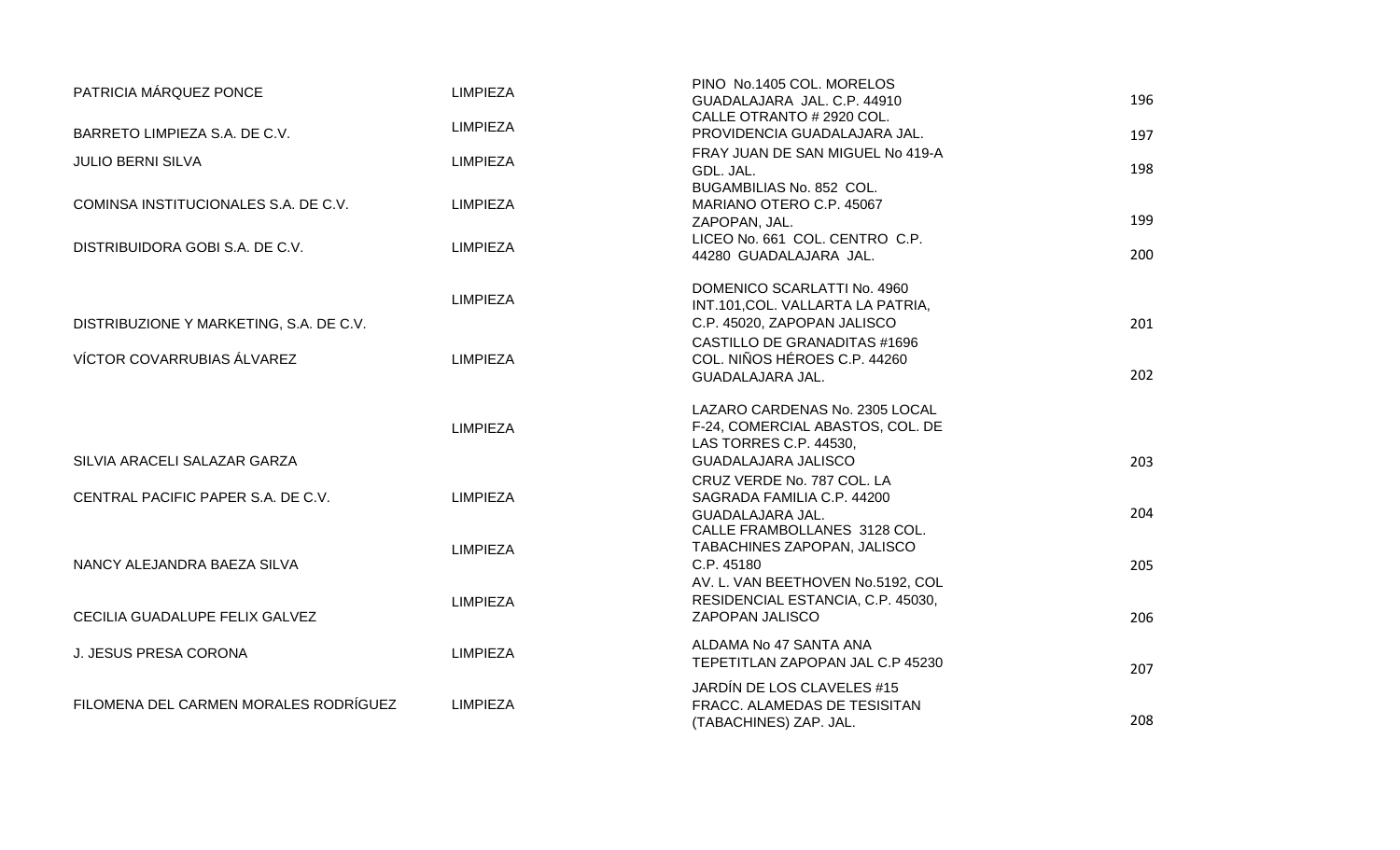| QUIMICA INDUSTRIAL MEXICANA S.A. DE C.V.                   | <b>LIMPIEZA</b>      | PROLONGACION LAURELES No.931,<br>CONJUNTO LAURELES, C.P. 45140,<br><b>ZPOPAN JALISCO</b>                                 | 209 |
|------------------------------------------------------------|----------------------|--------------------------------------------------------------------------------------------------------------------------|-----|
| REPRESENTACIONES ORO, S.A. DE C.V.                         | <b>LIMPIEZA</b>      | AV. TONALA No. 2666 CD. AZTLA                                                                                            | 210 |
| RICASA LIMPIEZA S.A. DE C.V.                               | <b>LIMPIEZA</b>      | CAMINO A LA TIJERA No 806<br>MODULO A BODEGA 6 COL. LATIJERA<br>C.P. 45647 TLAJOMULCO<br>CAMINO VIEJO A SAN MARTIN No. 4 | 211 |
| SANIRENT DE MEXICO S.A DE C.V                              | <b>LIMPIEZA</b>      | COL. EL SALVADOR PORTILLO<br>LOPEZ TLAQUEPAQUE JAL.                                                                      | 212 |
| SERVICIOS INSTITUCIONALES MÚLTIPLES. S.A. DE C.V. LIMPIEZA |                      | NIÑOS HÉROES #58 CP. 45417<br>LOMAS DE CAMICHIN TONALA JAL.                                                              | 213 |
| <b>GRUPO RODME SA DE CV</b>                                | <b>LIMPIEZA</b>      | REGINA No. 1631 PROVIDENCIA 4A<br>SECCION GUADALAJARA C.P. 44639<br>AV. DEL VERGEL 50-A COL.                             | 214 |
| TOMAS NAVARRO VAZQUEZ                                      | <b>LIMPIEZA</b>      | TABACHINES ZAPOPAN JALISCO C.P.<br>45188                                                                                 | 215 |
| GRUPO MIXZOC, S.A. DE C.V.                                 | <b>LIMPIEZA</b>      | CALLE HIDALGO No.72, COL. SAN<br>SEBASTIANITO, C.P. 45601,<br>TLAQUEPAQUE JALISCO                                        | 216 |
| ORGANIZACIÓN LANDERO, S.A. DE C.V.                         | <b>LLANTAS</b>       | AV. VALLARTA No. 1285 COL.<br>AMERICANA GUADALAJARA JAL.<br>PROL.FCO. I. MADERO No.12 COL.                               | 217 |
| SONIA LERMA HERRERA                                        | <b>LLANTAS</b>       | SAN GASPAR DE LAS FLORES<br><b>TONALA JALISCO</b>                                                                        | 218 |
| MIGUEL ANGEL FLORES MARTINEZ                               | <b>LLANTAS</b>       | PROVADA ALMENDROS No5 INT.14<br>COL CAMICHINES C.P. 45540<br>TLAQUEPAQUE JAL.                                            | 219 |
| <b>JOSÉ SOTO TORRES</b>                                    | <b>LLANTAS</b>       | BELISARIO DOMÍNGUEZ #3153 COL.<br>HUENTITAN EL ALTO CP. 44300                                                            | 220 |
| SUPER RUEDAS DE MÉXICO, S.A. DE C.V.                       | <b>LLANTAS</b>       | CALZ. DEL EJERCITO #968 COL.<br>QUINTA VELARDE C.P. 44430 GDL.<br>JAL.                                                   | 221 |
| SERGIO ABRAHAM LUNA CARRILLO                               | LONAS Y MALLA SOMBRA | AV. PERIFERICO NTE. No. 1600 - A<br>C.P. 45187 COL. DIVISION DEL NORTE<br>ZAPOPAN, JAL.                                  | 222 |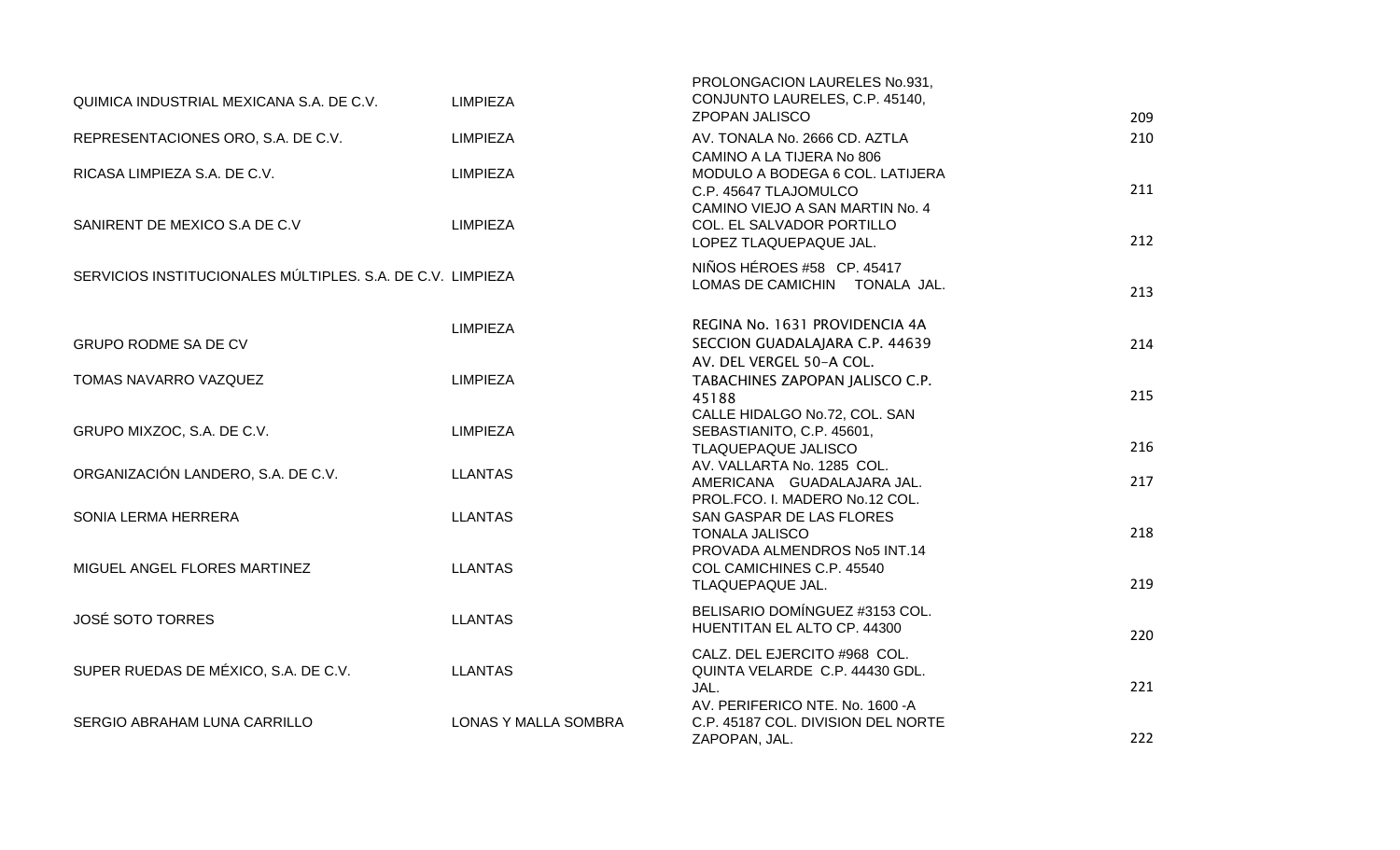| JOSE MARTIN MUÑOS HERNANDEZ                                                           | <b>LONAS Y MALLA SOMBRA</b> | PINO SUAREZ No. 457-9C COL.<br>MERCADO DEL CAMPESINO C.P. |     |
|---------------------------------------------------------------------------------------|-----------------------------|-----------------------------------------------------------|-----|
|                                                                                       |                             | 45140 ZAPOPAN, JALISCO.                                   | 223 |
|                                                                                       |                             | NICOLÁS ROMERO #329                                       |     |
| ROSA MARIA DÁVILA GÓMEZ                                                               | LONAS Y MALLA SOMBRA        | COL.VILLASEÑOR CP. 44200                                  |     |
|                                                                                       |                             | GUADALAJARA, JALISCO<br>IGNACIO DEL RIO BARRAGAN No. 81,  | 224 |
|                                                                                       | <b>LUMINARIAS LET</b>       | COL CENTRO, LA BARCA JALISCO,                             |     |
| RAFEL SANTIAGO QUIROZ                                                                 |                             | C.P. 47910                                                | 225 |
|                                                                                       |                             | CARRETERA LIBRE A ZAPOTLANEJO                             |     |
|                                                                                       | <b>MADERAS</b>              | #1994, COL. JAUJA, C.P 45422,                             |     |
| DISTRIBUIDORA DE MADERA TONALA, S.A. DE C.V.                                          |                             | <b>TONALA JALISCO</b>                                     | 226 |
|                                                                                       |                             | NICOLÁS BRAVO #150 COL                                    |     |
| COMERCIALIZADORA E INDUSTRIALIZADORA DE<br>MADERAS Y DERIVADOS LA CUMBRE S.A. DE C.V. | <b>MADERAS</b>              | ATEMAJAC DEL VALLE ZAPOPAN                                |     |
|                                                                                       |                             | JAL. CP.45190                                             | 227 |
|                                                                                       |                             | FRANCISCO DE AYZA No. 2488 C.P.                           |     |
|                                                                                       | <b>MADERAS</b>              | 44756 EL POVENIR GUADALAJARA                              |     |
| FRANCISCO JAVIER SUAREZ PATIÑO                                                        |                             | JAL.                                                      | 228 |
|                                                                                       | <b>MADERAS</b>              | CARRETERA LIBRE A ZAPOTLANEJO                             |     |
| DISTRIBUIDORA DE MADERAS TONALA, S.A. DE C.V.                                         |                             | #2134 COL. JAUJA TONALA JAL.                              | 229 |
|                                                                                       |                             | CALZ. LAZARO CARDENAS No. 2259                            |     |
| MADERERIA ABASTOS S.A. DE C.V.                                                        | <b>MADERAS</b>              | GUADALAJARA JAL.                                          | 230 |
|                                                                                       |                             | JOAQUÍN ANGULO No. 1460 COL.                              |     |
| VENTA Y DISTRIBUCION DE MANTAS, S.A. DE C.V.                                          | <b>MANTA / TELA</b>         | VILLASEÑOR GUADALAJARA, JAL.                              | 231 |
| LA NUEVA PERLA S.A. DE C.V.                                                           | MANTA / TELA                | PINO SUÁREZ #345 ZONA CENTRO                              |     |
|                                                                                       |                             | GDL. JAL.                                                 | 232 |
|                                                                                       |                             | COLON No. 20 ESQ. MORELOS                                 |     |
| MODATELAS, S.A. DE C.V.                                                               | MANTA / TELA                | CENTRO C.P. 44200 GUADALAJARA                             |     |
|                                                                                       |                             | JAL.                                                      | 233 |
| GRUPO PARISINA, S.A. DE C.V.                                                          | MANTA / TELA                | AV. JUÁREZ No. 263 COL. CENTRO                            |     |
|                                                                                       |                             | C.P. 44100 GUADALAJARA JAL.                               | 234 |
|                                                                                       |                             |                                                           |     |
| SANTA MONICA TEXTIL, S.A. DE C.V.                                                     | MANTA / TELA                | SANTA MONICA No. 30 COL. CENTRO                           |     |
|                                                                                       |                             | C.P. 44100 GUADALAJARA, JAL.                              | 235 |
|                                                                                       |                             | ESTEBAN ALATORRE No. 1601 SAN                             |     |
| SIMIL CUERO PLYMOUTH S.A. DE C.V.                                                     | MANTA / TELA                | JUAN BOSCO C.P. 44150                                     |     |
|                                                                                       |                             | GUADALAJARA, JAL.                                         | 236 |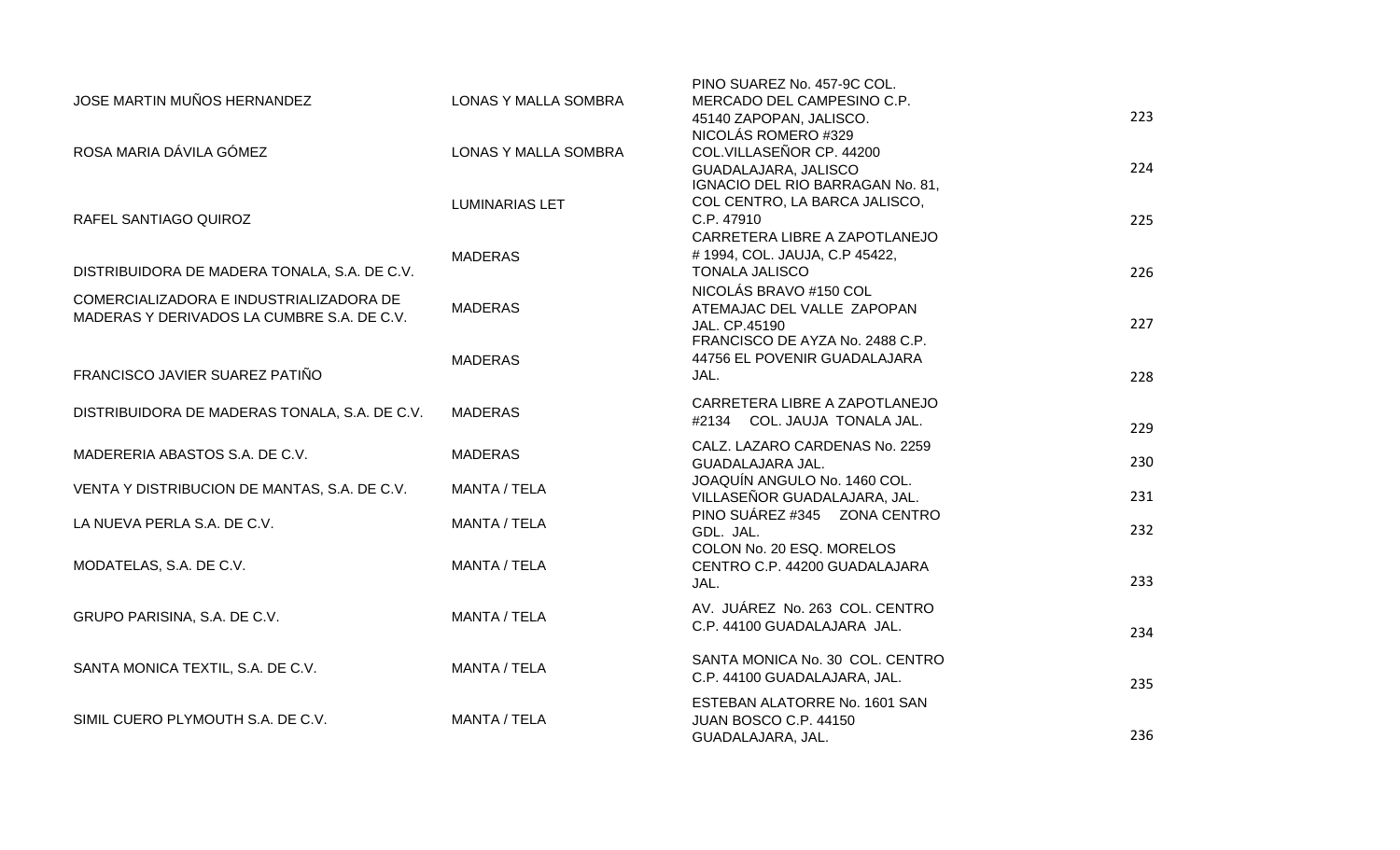| ROBERTO DE LEON DUEÑAS                                        | MANTA / TELA                   | EJIDO 229 SAN ANDRES C.P. 44400<br>GUADALAJARA, JAL.                                      | 237 |
|---------------------------------------------------------------|--------------------------------|-------------------------------------------------------------------------------------------|-----|
| INDUSTRIAS INTEGRADORAS DE OCCIDENTE S.A. DE C. MANTENIMIENTO |                                | AV. VALLARTA No. 3233-H8 COL.<br>VALLARTA PONIENTE C.P. 44110                             | 238 |
| AFINACIONES ULTRASÓNICAS                                      | <b>MANTENIMIENTO VEHICULAR</b> | PROL. AV. ALCALDE No. 115 COL<br>BATAN ZAPOPAN JAL C.P. 45190                             | 239 |
| EDGAR ISRAEL AGUILAR OROZCO                                   | <b>MANTENIMIENTO VEHICULAR</b> | POPOCATEPETL No.1998, EL COLLI<br>EJIDAL, C.P. 45070, GUADALAJARA<br><b>JALISCO</b>       | 240 |
| ALEJANDRO SALDIVAR MUÑOZ                                      | <b>MANTENIMIENTO VEHICULAR</b> | AV.18 DE MARZO No. 585, COL. LA<br>NOGALERA, C.P. 44470,<br><b>GUADALAJARA JALISCO</b>    | 241 |
| AURELIO DORADO DORADO                                         | <b>MANTENIMIENTO VEHICULAR</b> | AV. CRISTÓBAL COLON #193 COL.<br>ARROYO HONDO ZAPOPAN JAL.<br>LIBRAMIENTO A LA BASE AEREA | 242 |
| BRENDA ESPERANZA LLAMAS NAVA                                  | MANTENIMIENTO VEHICULAR        | #1263 COL. EL TRIANGULO C.P. 45160<br>ZAPOPAN JAL                                         | 243 |
| JOSÉ GERARDO GUERRERO QUEZADA                                 | <b>MANTENIMIENTO VEHICULAR</b> | PERIFÉRICO NTE #73-2 COL<br>AUDITORIO C.P 45190 ZAPOPAN<br>JAL.                           | 244 |
| <b>GUILLERMO ANAYA ESCOBEDO</b>                               | <b>MANTENIMIENTO VEHICULAR</b> | CALLE 32 ROMAN MORALES No. 668<br>S.L. C.P. 44380 GUADALAJARA JAL.                        | 245 |
| JOEL LEOBARDO GODY GAMBOA                                     | <b>MANTENIMIENTO VEHICULAR</b> | CUENCA No. 3058, COL. SANTA<br>ELENA ESTADIO, C.P. 44230,<br><b>GUADALAJARA JALISCO</b>   | 246 |
| <b>HUGO CESAR SALINAS FLORES</b>                              | <b>MANTENIMIENTO VEHICULAR</b> | PERIFERICO NORTE No. 1079 COL.<br>VICTOR HUGO C.P. 45190 ZAPOPAN<br><b>JALISCO</b>        | 247 |
| MARIO ARMANDO EBESO OCHOA                                     | <b>MANTENIMIENTO VEHICULAR</b> | CRUZ VERDE No. 750 ESQ. JESUS<br>GARCIA No. 999 S.H. C.P. 44200<br><b>GUADALAJARA JAL</b> | 248 |
| JOSÉ MARCELINO DÁVALOS SIERRA                                 | <b>MANTENIMIENTO VEHICULAR</b> | AV. FEDERALISMO NORTE #187<br>COL. ATEMAJAC DEL VALLE ZAP.<br>JAL. C.P. 45190             | 249 |
| MAURO ANTONIO SANDOVAL CERDA                                  | <b>MANTENIMIENTO VEHICULAR</b> | CARRETERA SALTILLO #815-D C.P.<br>45190 ZAPOPAN JAL.                                      | 250 |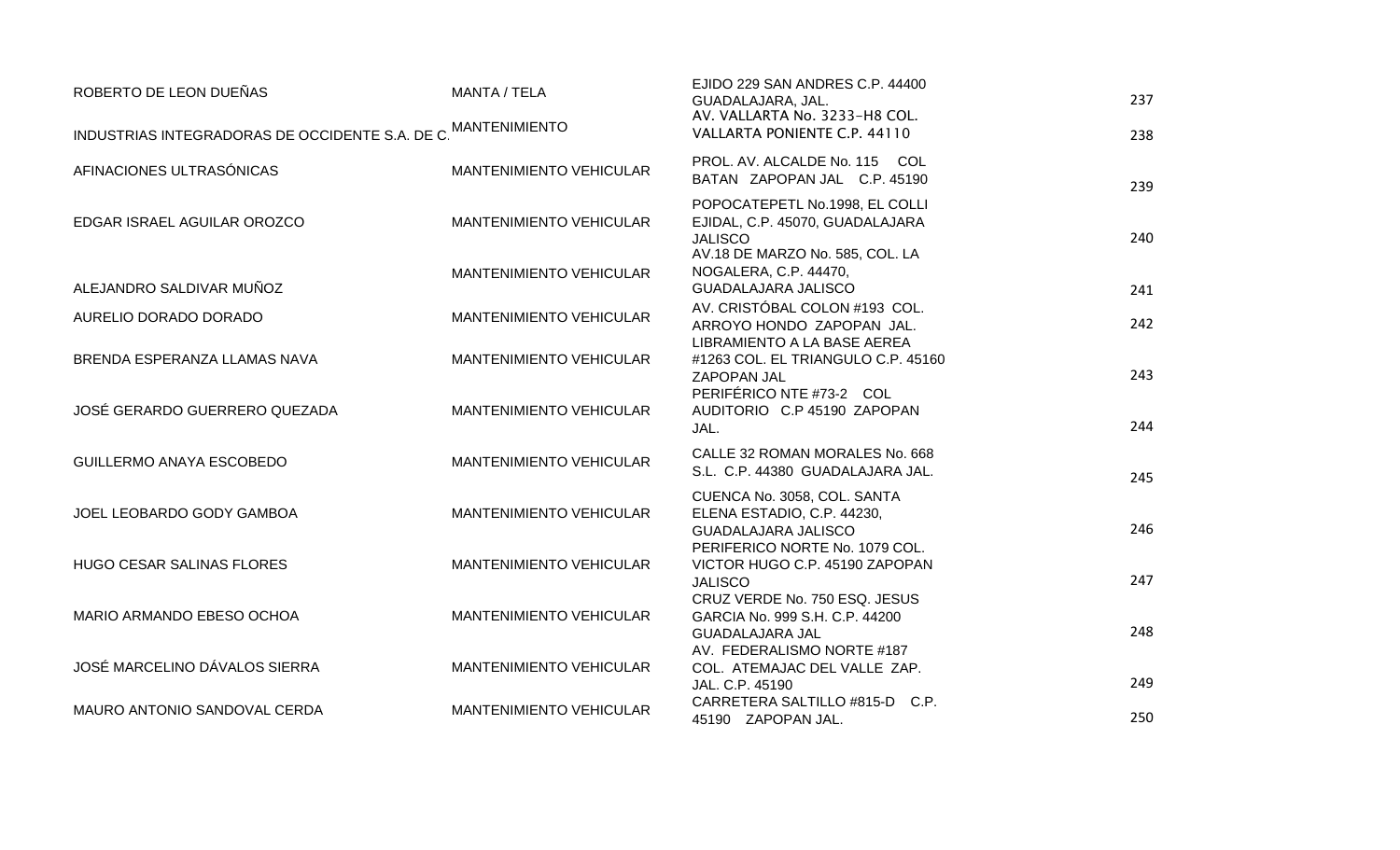|                                              |                                         | AV. MANDARINA No. 1691 COL.                                     |     |
|----------------------------------------------|-----------------------------------------|-----------------------------------------------------------------|-----|
| MONICA RODRIGUEZ RAMIREZ                     | <b>MANTENIMIENTO VEHICULAR</b>          | JARDINES DE LA CRUZ ZONA<br>ABASTOS C.P. 44950 GDL. JAL.        | 251 |
|                                              | <b>MANTENIMIENTO VEHICULAR</b>          | AV. VALLARTA #6115, COL. CIUDAD                                 |     |
| SERVIPUNTO AUTOMOTRIZ, S.A. DE C.V.          |                                         | GRANJA, C.P. 4510 ZAPOPAN JAL.                                  | 252 |
|                                              | <b>MANTENIMIENTO VEHICULAR</b>          | AV. 16 DE SEPTIEMBRE No. 651                                    |     |
| SYC MOTORS, S.A. DE C.V.                     |                                         | GUADALAJARA, JAL. C.P. 44180<br>POPOCATEPETL No. 1998 COL. EL   | 253 |
| EDGAR ISRAEL AGUILAR OROZCO                  | <b>MANTENIMIENTO VEHICULAR</b>          | COLLI EJIDAL C.P. 45070 ZAPOPAN                                 |     |
|                                              |                                         | JAL.                                                            | 254 |
| JUSTO ANTONIO CASTILLO VILLALVAZO            | <b>MARCOS Y PLACAS</b>                  | SAN FELIPE No. 256 S.H. C.P. 44100                              |     |
|                                              |                                         | GUADALAJARA JAL.                                                | 255 |
|                                              |                                         | RIO CUITZMALA No. 1278, COL. URBI<br>QUINTA, C.P. 45410, TONALA |     |
| JOSE RAUL RAMIREZ GUZMAN                     | <b>MARIACHI</b>                         | <b>JALISCO</b>                                                  | 256 |
|                                              |                                         | PASEO DEL ZOOLÓGICO NO. 1036.                                   |     |
| RAMIRO TABAREZ CONTRERAS                     | MATERIAL PARA LA<br><b>CONSTRUCCION</b> | HUENTITAN EL ALTO. GUADALAJARA,                                 |     |
|                                              |                                         | JAL.                                                            | 257 |
|                                              | <b>MATERIAL PARA LA</b>                 | AV. NIÑOS HÉROES NO. 1321. COL.                                 |     |
| AZULEJOS Y COMPLEMENTOS S.A. DE C.V.         | <b>CONSTRUCCION</b>                     | MODERNA. CP 44100. GUADALAJARA,<br>JAL.                         | 258 |
|                                              |                                         | CARRETERA A SALTILLO KM 10 #17                                  |     |
| CRISTÓBAL GUTIÉRREZ ÁLVAREZ                  | MATERIAL PARA LA<br><b>CONSTRUCCION</b> | COL. MESA COLORADA ZAPOPAN,                                     |     |
|                                              |                                         | JAL.                                                            | 259 |
| ELIZABETH ALEIDA PADILLA RIOS                | MATERIAL PARA LA                        | VOLCAN MISTI #350 HUENTITAN EL                                  |     |
|                                              | <b>CONSTRUCCION</b>                     | BAJO C.P. 44250 GUADALAJARA JAL.                                | 260 |
|                                              |                                         | BARLOVENTO #2525 COL. BOSQUES                                   |     |
| HUKONSTRUCCIONES S.A DE C.V.                 | MATERIAL PARA LA<br><b>CONSTRUCCION</b> | DE LA VICTORIA C.P. 44540                                       |     |
|                                              |                                         | GUADALAJARA JAL.                                                | 261 |
| INTERACABADOS DE OCCIDENTE, S.A. DE C.V.     | MATERIAL PARA LA<br><b>CONSTRUCCION</b> | AVE. LOS LAURELES NO.175. CP.<br>45150. ZAPOPAN, JAL.           | 262 |
| PROVEEDORA DE MATERIALES MORGA & LÓPEZ, S.A. | <b>MATERIAL PARA LA</b>                 | CALLE BENITO JUÁREZ # 93 COL.                                   |     |
| DE CV.                                       | <b>CONSTRUCCION</b>                     | <b>VÍCTOR HUGO</b>                                              | 263 |
| SERVICIO PAN AMERICANO DE PROTECCION, S.A DE |                                         | AV. LAZARO CARDENAS No. 2825.                                   |     |
| C.V                                          | <b>MENSAJERIA</b>                       | COL. ALAMO INDUSTRIAL. CP. 45593.                               | 264 |
|                                              |                                         | TLAQUEPAQUE, JAL.<br>JACOBO GALVEZ #45 (EN EL JARDIN            |     |
| ARTURO MENDEZ LICON                          | MERCERIA Y DECORACION                   | DEL CARMEN) COL. CENTRO                                         |     |
|                                              |                                         | C.P.44100 GDL, JAL.                                             | 265 |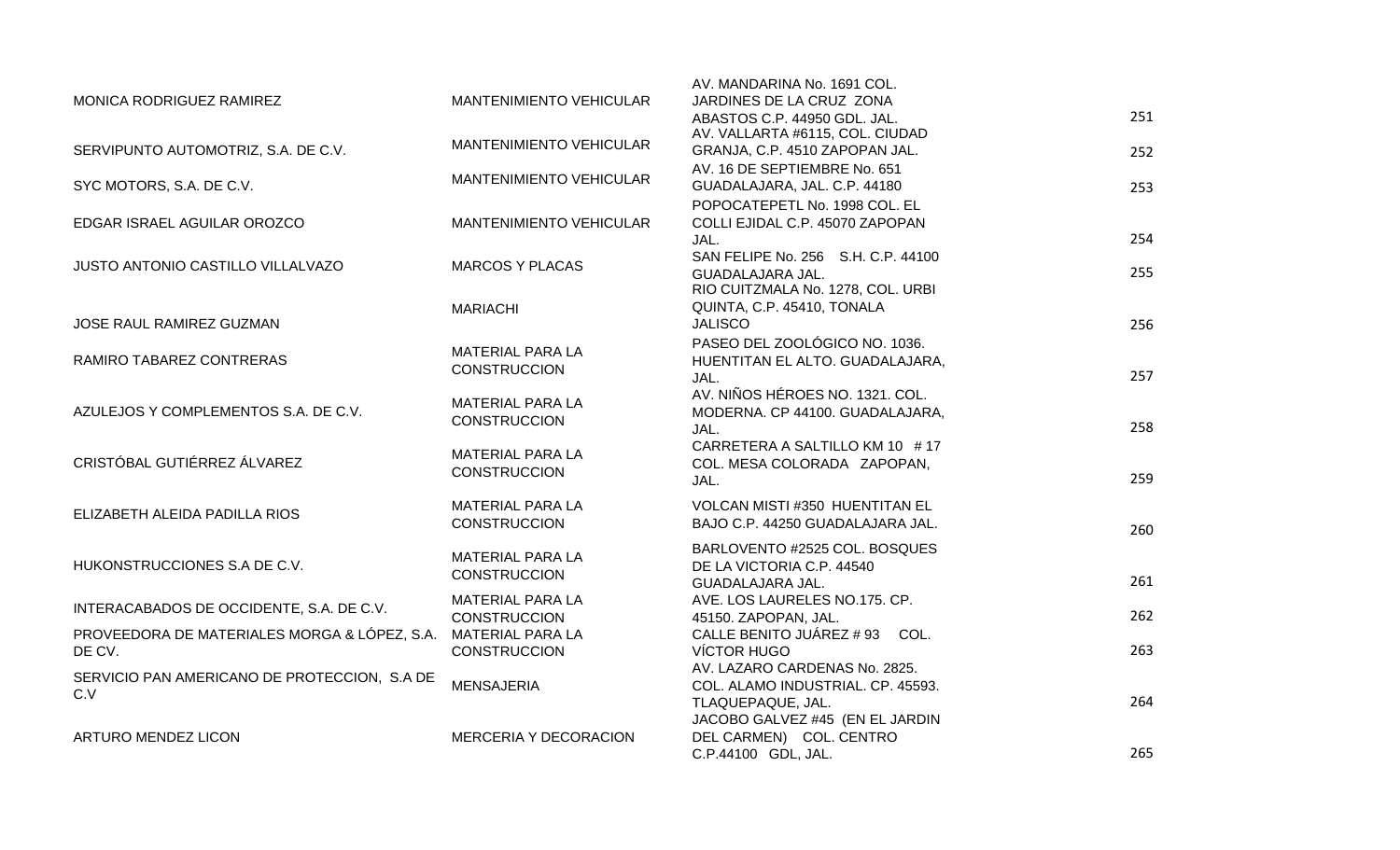| DE ANDA HERMANOS MERCERIA Y BONETERIA S.A. DE MERCERIA Y DECORACION<br>C.V. |                              | ANDRES TERAN 638 COL.<br>VILLASEÑOR C.P. 44600<br>GUADALAJARA, JAL.                          | 266 |
|-----------------------------------------------------------------------------|------------------------------|----------------------------------------------------------------------------------------------|-----|
| MARTÍN MUÑOZ EVA                                                            | <b>MERCERIA Y DECORACION</b> | HIDALGO #549 COL. CENTRO C.P.<br>44100 GUADALAJARA, JAL.<br>CALLE ANALCO No. 711-A. COL. LAS | 267 |
| GLORIA DEL CARMEN CABRERA CAMAÑO                                            | MERCERIA Y DECORACION        | CONCHAS. CP. 44960.<br>GUADALAJARA, JAL.                                                     | 268 |
| FANTASÍAS MIGUEL, S.A. DE C.V.                                              | MERCERIA Y DECORACION        | HIDALGO #520 COL CENTRO<br>C.P.44100 S.H. GUADALAJARA JAL.                                   | 269 |
| MANUALIDADES DECORAMA S.A. DE C.V.                                          | MERCERIA Y DECORACION        | HIDALGO No. 587 C.P. 44200 COL.<br>CENTRO GUADALAJARA JAL.<br>AV. GUADALUPE #5650 EDIF. "L"  | 270 |
| REBECA DEL RIEGO RUIZ                                                       | MOBILIARIO DE BAÑO           | DEPTO.14 COL. PLAZA GPE. CP<br>45036 ZAPOPAN, JAL.                                           | 271 |
| LA PALOMA PERIFERICO, S.A. DE C.V.                                          | MOBILIARIO DE BAÑO           | AV. NIÑOS HEROES No. 1609. COL.<br>MODERNA. GUADALAJARA, JALISCO.                            | 272 |
| LUCKE S.A. DE C.V.                                                          | MOBILIARIO DE BAÑO           | AV. NIÑOS HEROES No. 2100 COL.<br>BARRERA C.P. 44150 GUADALAJARA,<br>JAL.                    | 273 |
| FABRIMUEBLES GOPRI, S.A. DE C.V.                                            | MOBILIARIO DE OFICINA        | LAZARO CARDENA No. 1893 COL. DEL<br>SUR C.P. 44920 GUADALAJARA JAL.                          | 274 |
| MOBIL FACTORY S.A. DE C.V.                                                  | MOBILIARIO DE OFICINA        | AV. LA PAZ No. 1603 COL.<br>AMERICANA C.P. 44190<br>GUADALAJARA, JAL.                        | 275 |
| TECNOLOGIA DE INFORMACION CORPORATIVA S.A.<br>DE C.V.                       | MOBILIARIO DE OFICINA        | AV. CHAPULTEPEC. SUR No. 565 COL.<br>MODERNA C.P. 44190 GUADALAJARA,<br>JAL.                 | 276 |
| MOBILIARIO OFFICE SCHOOL, S.A. DE C.V.                                      | MOBILIARIO DE OFICINA        | PENINSULA No. 3084 COL. STA.<br>EDUWIGES C.P. 44580<br>GUADALAJARA, JAL.                     | 277 |
| JOSE LUIS GONZALEZ DOMINGUEZ                                                | <b>MOTO BOMBAS</b>           | LIBERTAD No. 1143, COL. CENTRO,<br>C.P. 44100, GUADALAJARA JALISCO                           | 278 |
| ANGELICA BRISEÑO HERNANDEZ                                                  | <b>MOTO BOMBAS</b>           | AV. EXPERIENCIA No.172, LOCAL 4,<br>COL. EL BATAN, C.P. 45190, ZAPOPAN<br><b>JALISCO</b>     | 279 |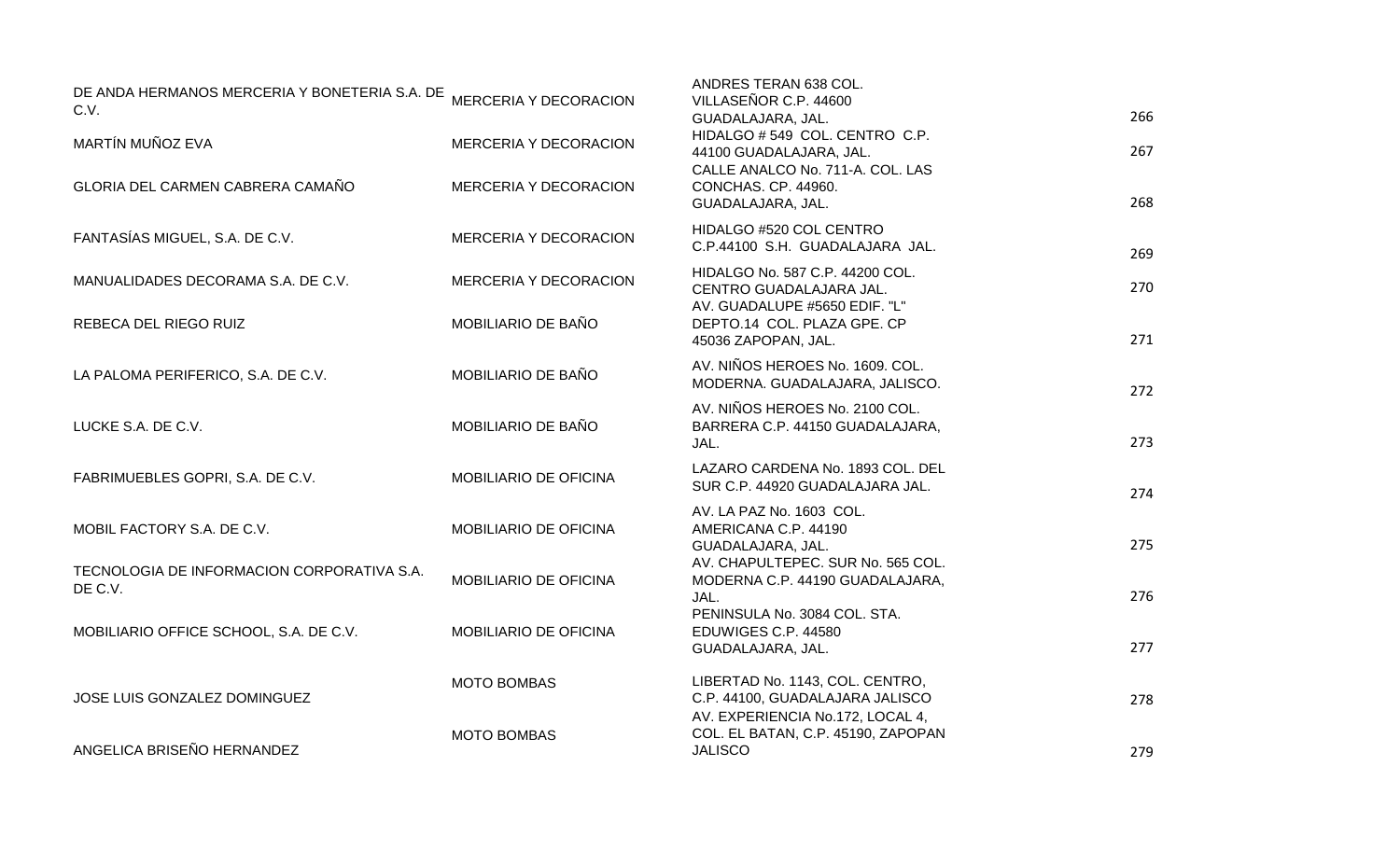| <b>GARDENIA DEL CARMEN SAHAGUN RUIZ</b>                  | <b>MUEBLERIA</b> | MONTE OLIMPO No. 1131,<br>COL.INDEPENDENCIA, C.P. 44340,<br><b>GUADALAJARA JALISCO</b><br>HACIENDA DE CHAPINGO No. 1886<br>INT. J6, COL.CIRCUNVALACION | 280 |
|----------------------------------------------------------|------------------|--------------------------------------------------------------------------------------------------------------------------------------------------------|-----|
| CESAR AGUSTIN GONZALEZ ORTIZ                             | <b>MURALISTA</b> | OBLATOS, C.P. 44716, GUADALAJARA<br><b>JALISCO</b><br>CALLE RIO TUXPAN No.1104,                                                                        | 281 |
| JULIO CESAR MONDRAGÓN URESSTI                            | <b>MUSICOS</b>   | COLONIA LAS ÁGUILAS, ZAPOPAN<br>JALISCO, C.P. 45080                                                                                                    | 282 |
| DANIEL ALBERTO GARCÍA DE LEÓN                            | <b>PAPELERIA</b> | NICOLÁS ROMERO #217 COL.<br>ARTESANOS SAN FELIPE GDL. JAL.<br>C.P. 44200                                                                               | 283 |
| JESUS PEREZ MUÑOZ                                        | <b>PAPELERIA</b> | ISLA SOCORRO No. 2796-6<br>GUADALAJARA JAL. C.P. 44950<br>FRACC. JARDINES DE SAN JOSE                                                                  | 284 |
| LAURA PATRICIA DE LA CRUZ MARTINEZ                       | <b>PAPELERIA</b> | CALLE CIPRES No. 1226 C.P. 44910<br>COL. MORELOS, GUADALAJARA, JAL.                                                                                    | 285 |
| MARTIN RODOLFO DOMINGUEZ ORTIZ                           | <b>PAPELERIA</b> | HOSPITAL #1038 COL. SAGRADA<br>FAMILIA C.P. 44200 GDL. JAL.<br>PEDRO MORENO 589 ZONA CENTRO                                                            | 286 |
| ABASTECEDORA LUMEN S.A. DE C.V                           | PAPELERIA        | GDL. JAL.                                                                                                                                              | 287 |
| BOLYPAPEL DIAMANTE S.A. DE C.V.                          | PAPELERIA        | AV. HIDALGO No. 613 COL. CENTRO<br>C.P. 44200 GUADALAJARA JAL.                                                                                         | 288 |
| <b>CANDELARIA SALAS CURIEL</b>                           | <b>PAPELERIA</b> | GONZALEZ GALLO No. 4493 COL.<br>ARROYO HONDO C.P. 45180<br>ZAPOPAN, JAL.                                                                               | 289 |
| OPERADORA OMX S.A. DE C.V.                               | <b>PAPELERIA</b> | CALLE 10 #1874 COL. FERROCARRIL<br>C.P. 44440 GUADALAJARA, JAL.                                                                                        | 290 |
| OFIMEDIA PAPELERIA Y CONSUMIBLES S.A. DE C.V.            | <b>PAPELERIA</b> | SANTA MÓNICA #1511 FRACC.<br>PARQUES DE ZAPOPAN                                                                                                        | 291 |
| COMERCIALIZADORA PAPELERA Y DE SERVICIOS S.A.<br>DE C.V. | <b>PAPELERIA</b> | AV. ARQUITECTURA #303 COL.<br>MIRAVALLE C.P. 44990,<br>GUADALAJARA, JAL.                                                                               | 292 |
| ANA MARTINA MARTINEZ PLASCENCIA                          | <b>PAPELERIA</b> | PRIVADA NADIR No. 2606 COL. LA<br>CALMA C.P. 45070 ZAPOPAN JAL.                                                                                        | 293 |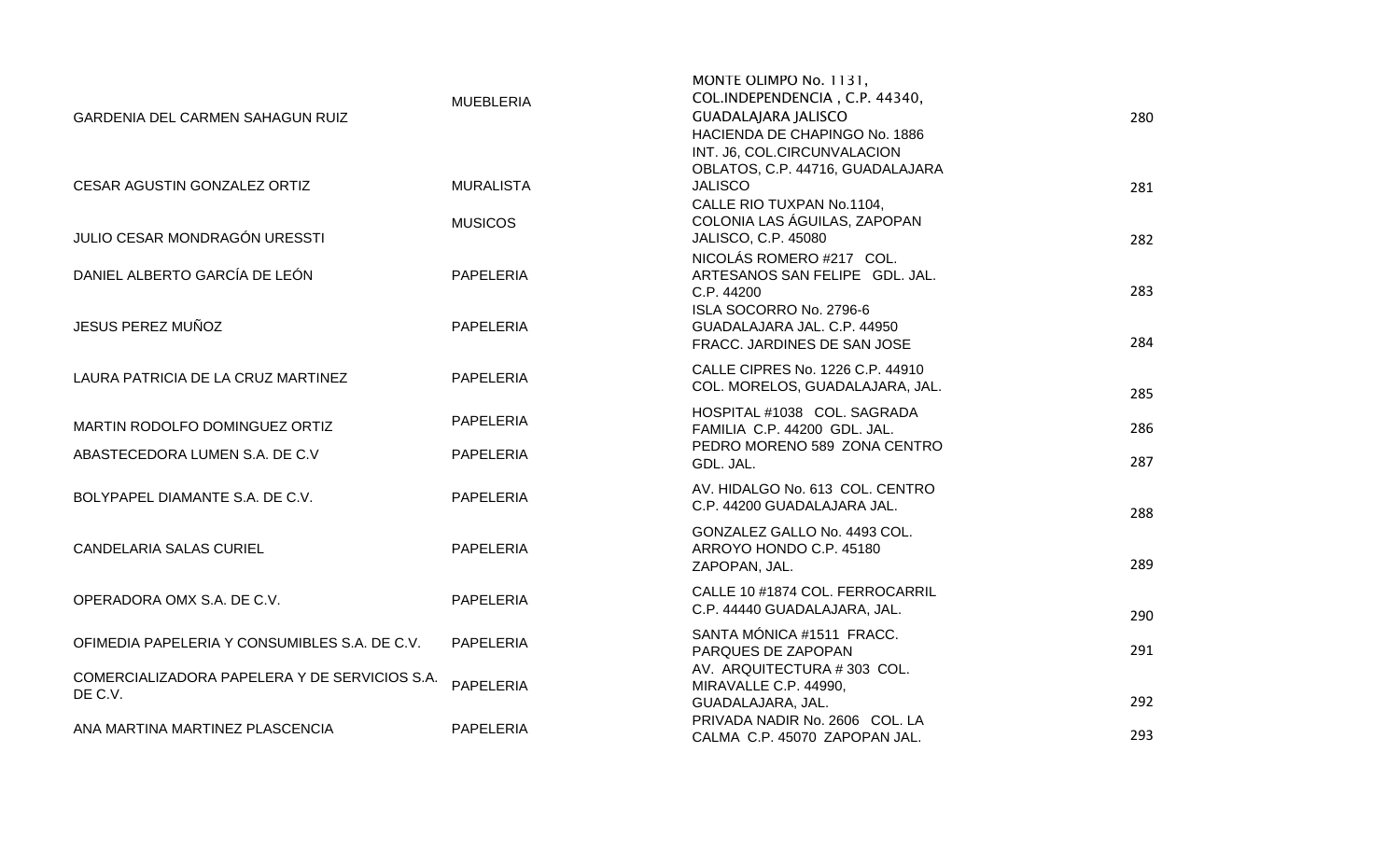| PROVE-OFICINAS, S.A. DE C.V.                                      | <b>PAPELERIA</b> | ALVARO OBREGON #130<br>TLAQUEPAQUE, JAL.                                                     | 294 |
|-------------------------------------------------------------------|------------------|----------------------------------------------------------------------------------------------|-----|
| TLAQUEPAQUE ESCOLAR, S.A. DE C.V.                                 | PAPELERIA        | MORELOS No. 603 COL. CENTRO C.P.<br>44100 GUADALAJARA                                        | 295 |
| AZPEITIA SUCESORES S.A. DE C.V.                                   | PAPELERIA        | AV. ESPAÑA No. 1788 C.P. 44190<br>COL. MODERNA GUADALAJARA JAL.                              | 296 |
| F. DOMENE Y SOCIOS S.A. DE C.V.                                   | PAPELERIA        | SAN JUAN BOSCO #84 COL.<br>CHAPALITA ZAPOPAN, JAL.                                           | 297 |
| <b>JOSÉ ANTONIO GARCÍA MORALES</b>                                | PASTO EN ROLLO   | CAL. GONZÁLEZ GALLO #3049 COL.<br>EL ROSARIO C.P.44890<br>GDL. JAL.                          | 298 |
| PRODUCTOS SIGMA, S.A. DE C.V.                                     | <b>PEGAMENTO</b> | LOS ÁNGELES # 61 S.R. C.P. 444460<br>GUADALAJARA, JAL.                                       | 299 |
| BOHLER SOLDADURAS S.A. DE C.V.                                    | <b>PINTURA</b>   | TURQUESA NO.3364-9B. PZA. DE LA<br>LUNA. RESIDENCIAL VICTORIA. CP.<br>45060. GDL. JAL.       | 300 |
| GRUPO PINDEC, S.A. DE C.V                                         | <b>PINTURA</b>   | LOS ÁNGELES # 61 SEC.REFORMA<br>GUADALAJARA, JAL.                                            | 301 |
| JOSE GUILLERMO CHAVEZ KONG                                        | <b>PINTURA</b>   | PRIVADA COL No. 10 COL. MESA<br>DORADA C.P. 45204 ZAPOPAN, JAL.                              | 302 |
| GRUPO PINDEC' S.A. DE C.V.                                        | <b>PINTURA</b>   | AV. REVOLUCIÓN No. 2580, COL.<br>PRADOS DEL NILO GUADALAJARA                                 | 303 |
| JORGE ARMANDO PADILLA CASTAÑEDA                                   | <b>PINTURA</b>   | JAL. C.P. 44840<br>CARRETERA SALTILLO No. 128-A                                              | 304 |
| PINTURAS CASTHER S.A DE C.V                                       | <b>PINTURA</b>   | PERIFÉRICO NORTE 776-A                                                                       | 305 |
| ALEJANDRA OCHOA VARGAS                                            | <b>PINTURA</b>   | MANUEL GOMEZ MORÍN 773, COL.<br>JARDINES DE SANTA ISABEL,<br>GUADALAJARA JALISCO, C.P. 44300 | 306 |
| MARTHA PATRICIA VALDEZ AHEDO                                      | <b>PINTURA</b>   | MANZANO No. 18 COL. CENTRO C.P.<br>44100 GUADALAJARA JALISCO                                 | 307 |
| DISTRIBUIDORA MEXICANA DE RECUBRIMIENTOS, S.A. PINTURA<br>DE C.V. |                  | SAN PEDRO No. 1271, COL. TALPITA,<br>C.P. 44705, GUADALAJARA JALISCO                         | 308 |
| FRANCISCO JAVIER GONZALEZ CASTAÑEDA                               | <b>PINTURA</b>   | AGUSTIN YAÑEZ 2715-B COL. ARCOS<br>SUR C.P. 44150 GUADALAJARA<br><b>JALISCO</b>              | 309 |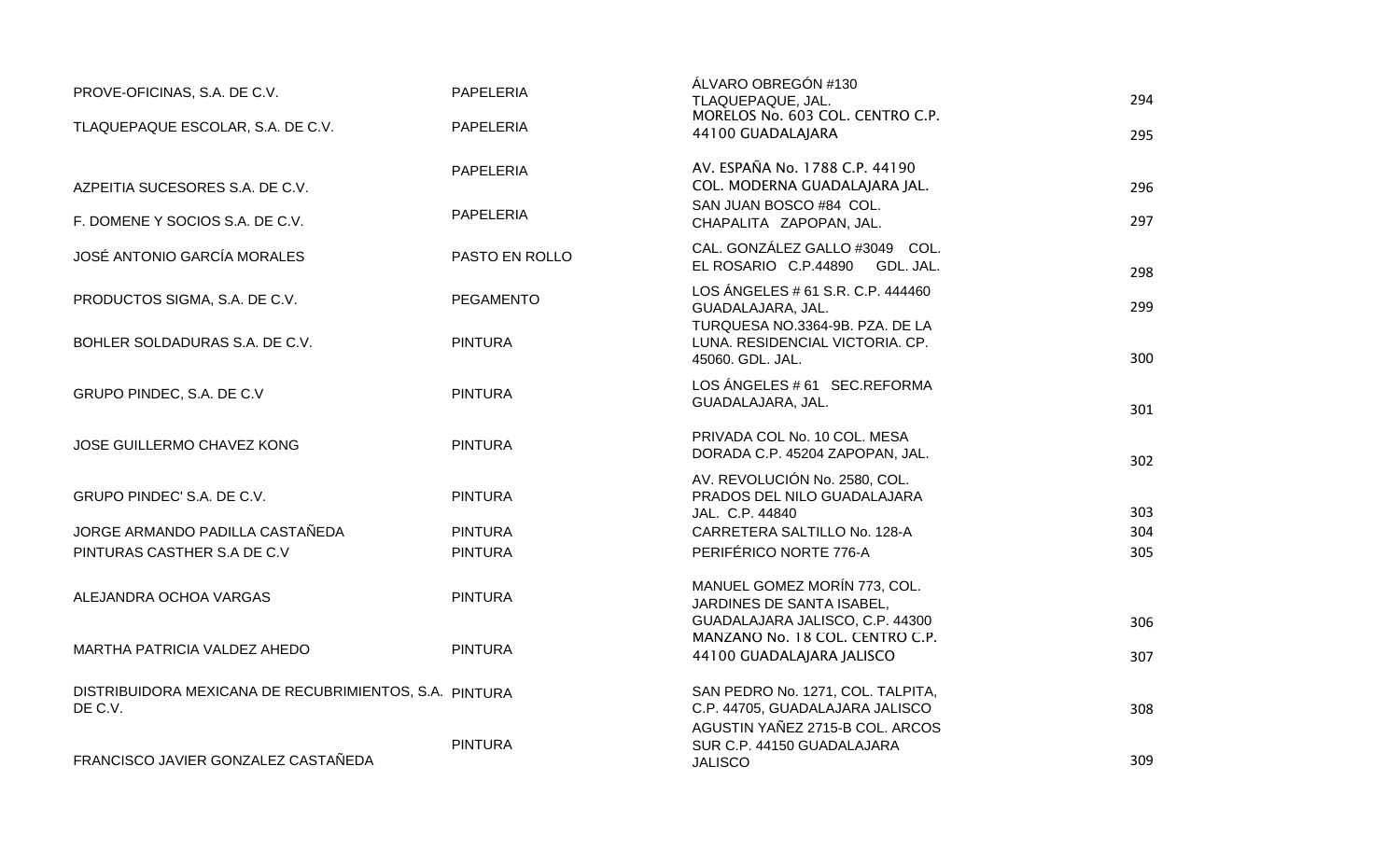| HUMBERTO HERRERA ARIAS                               | PIPAS PARA BASTO DE AGUA   | MORELOS No.139 COL. CENTRO C.P.<br>44100 GUADALAJARA                                                         | 310 |
|------------------------------------------------------|----------------------------|--------------------------------------------------------------------------------------------------------------|-----|
| NATHALIA ESMERALDA ARTEAGA SILVA                     | <b>PIROTECNIA</b>          | GONZÁLEZ GALLO #2065 COL.<br>ATLAS C.P. 44870                                                                | 311 |
| <b>JOSE GOLDBERG PADILLA</b>                         | <b>PLASTICOS</b>           | DR. R MICHEL No. 1885 COL. ATLAS<br>C.P. 44870 GUADALAJARA JAL.                                              | 312 |
| EMPAQUES TRANSPARENTES DE OCCIDENTE, S.A. DE<br>C.V. | <b>PLÁSTICOS</b>           | DETROIT No. 155 ESQUINA CHICAGO<br>COL. RINCON DEL AGUA AZUL<br>GUADALAJARA JAL.                             | 313 |
| PLASTISOL DE OCCIDENTE S.A. DE C.V.                  | <b>PLÁSTICOS</b>           | AV. LAS TORRES No. 1004 COL.<br>PARAISOS DEL COLLI                                                           | 314 |
| PEDRO RODRIGUEZ GONZALEZ                             | <b>POLEAS</b>              | AV. MIRAMAR 137 CHULA VISTA C.P.<br>45653 TLAJOMULCO DE ZÚÑIGA                                               | 315 |
| HUMAN TOUCH S.A DE C.V                               | <b>POLICARBONATO</b>       | SIERRA DE MAZAMITLA #5908-3 COL.<br>LAS ÁGUILAS CP.45080 ZAPOPAN,<br>JAL.                                    | 316 |
| ANTONIO ALFREDO CONTRERAS JIMENEZ                    | PRODUCTOS QUÍMICOS         | GLADIOLA No. 1039 COL. SAN<br>MARCOS C.P. 44460 GUADALAJARA                                                  | 317 |
| MIGUEL ÁNGEL GONZÁLEZ GUTIÉRREZ                      | PRODUCTOS QUÍMICOS         | PORRES BARANDA No.820 COL. SAN<br>MARTIN C.P. 44730 GUADALAJARA<br><b>JALISCO</b><br>CALLE 2 No. 2351-A ZONA | 318 |
| SEPSA S.A. DE C.V.                                   | <b>TRASLADO DE VALORES</b> | <b>INDUSTRIAL C.P. 44940</b><br>GUADALAJARA JAL.                                                             | 319 |
| TUBULARES KARETZY S.A. DE C.V.                       | <b>TUBULARES</b>           | PEDRO BUZETA No. 223 COL.<br>LADRÓN DE GUEVARA C.P. 44600<br>GUADALAJARA, JAL.                               | 320 |
| UNIPACK, S.A. DE C.V.                                | <b>UNICEL</b>              | AV. CIRC. AGUSTIN YÁÑEZ No. 2062<br>COL. MODERNA C.P. 44100<br>GUADALAJARA JAL.                              | 321 |
| VIRALI EDIFICACIONES Y MOLDURAS, S.A. DE C.V.        | <b>UNICEL</b>              | COLMENA No.1229, COL. JARDINES<br>DE LA VICTORIA, C.P. 44530,<br><b>GUADALAJARA JALISCO</b>                  | 322 |
| CIASA COMERCIAL, S.A. DE C.V.                        | <b>VALORES</b>             | AV. COLON 6013 COL. SANTA MARIA<br>TEQUEPEXPAN C.P. 45601<br>TLAQUEPAQUE JALISCO                             | 323 |